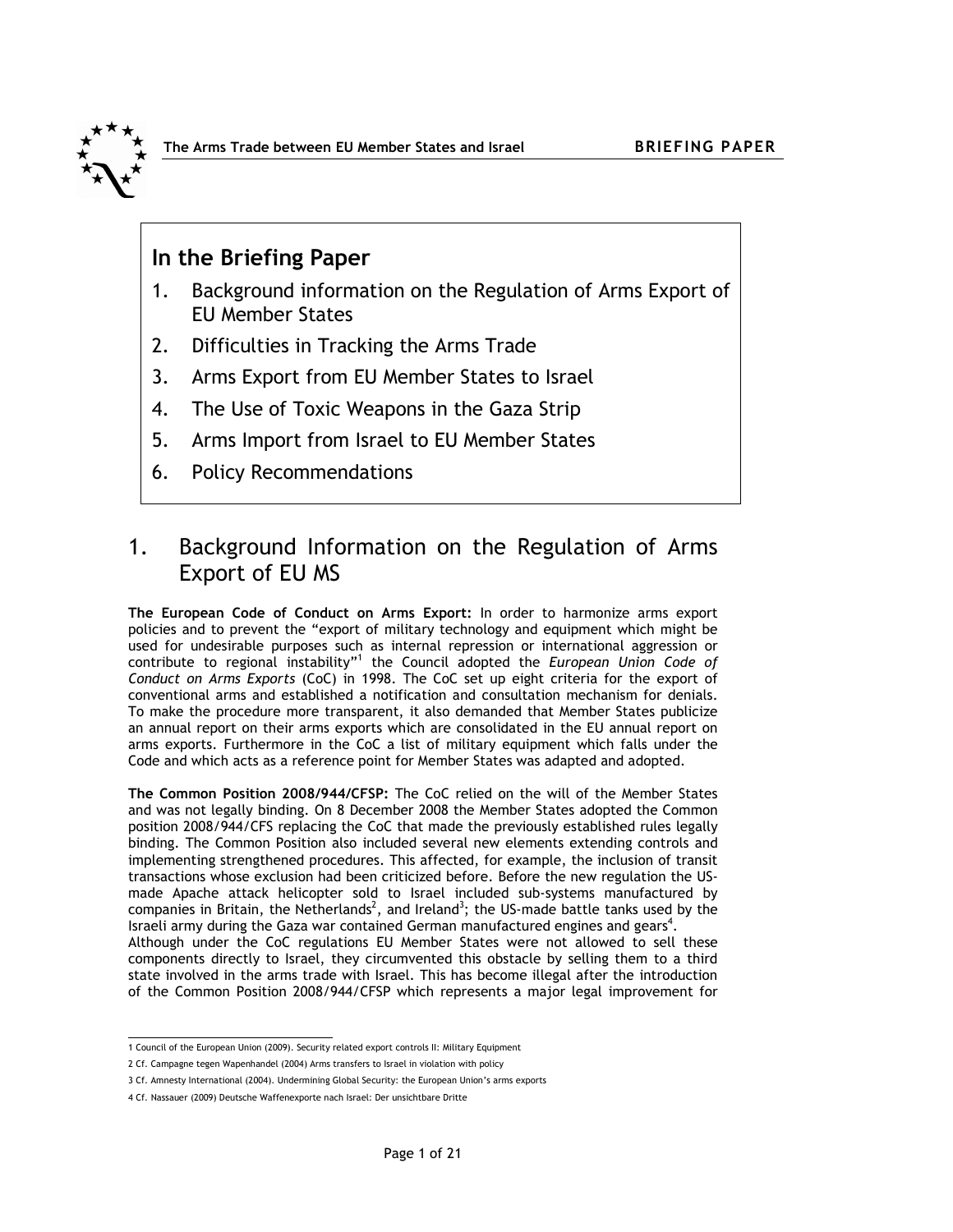preventing the arms trade toward states that do not respect human rights and the humanitarian law.



The EU-Israel Association Agreement: The EU-Israel Association Agreement represents the main legal basis governing relations between Israel and the European Union. The Agreement regulates free trade arrangements for industrial and agricultural goods and gives Israel special access to EU markets. It was signed in Brussels on 20 November 1995 and entered into force on 1 June 2000, replacing the earlier Co-operation Agreement of 1975 $<sup>5</sup>$ .</sup>

Article 2 of the Agreement states that relations between Israel and EU Member States "shall be based on respect for human rights and democratic principles, which guides their internal and international policy and constitutes an essential element of this

The UN Special Rapporteur for Human Rights' opinion on arms trade with Israel

"The Israeli airstrikes today, and the catastrophic human toll that they caused, challenge those countries that have been and remain complicit, either directly or indirectly, in Israel's violations of international law. That complicity includes those countries knowingly providing the military equipment including warplanes and missiles used in these illegal attacks."

Richard Falk, the UN Special Rapporteur for Human Rights in the Occupied Palestinian Territories speaking on 27 December 2008

Agreement"<sup>6</sup>. Therefore arms trade with a state that violates international law and international humanitarian law does not comply with either the spirit or letter of the Agreement.

## 2. Difficulties in Tracking the Arms Trade

Difficulties in tracking the arms trade: The arms trade is difficult to define, control and measure for four main reasons.

 5 Delegation of the European Union to Israel:

http://ec.europa.eu/delegations/israel/eu\_israel/political\_relations/institutional\_framework/index\_en.htm

<sup>6</sup> Official Journal of the European Communities: Euro Mediterranean Agreement, establishing an association between the European Communities and their Member States, on the one part, and the State of Israel on the other part; p. 2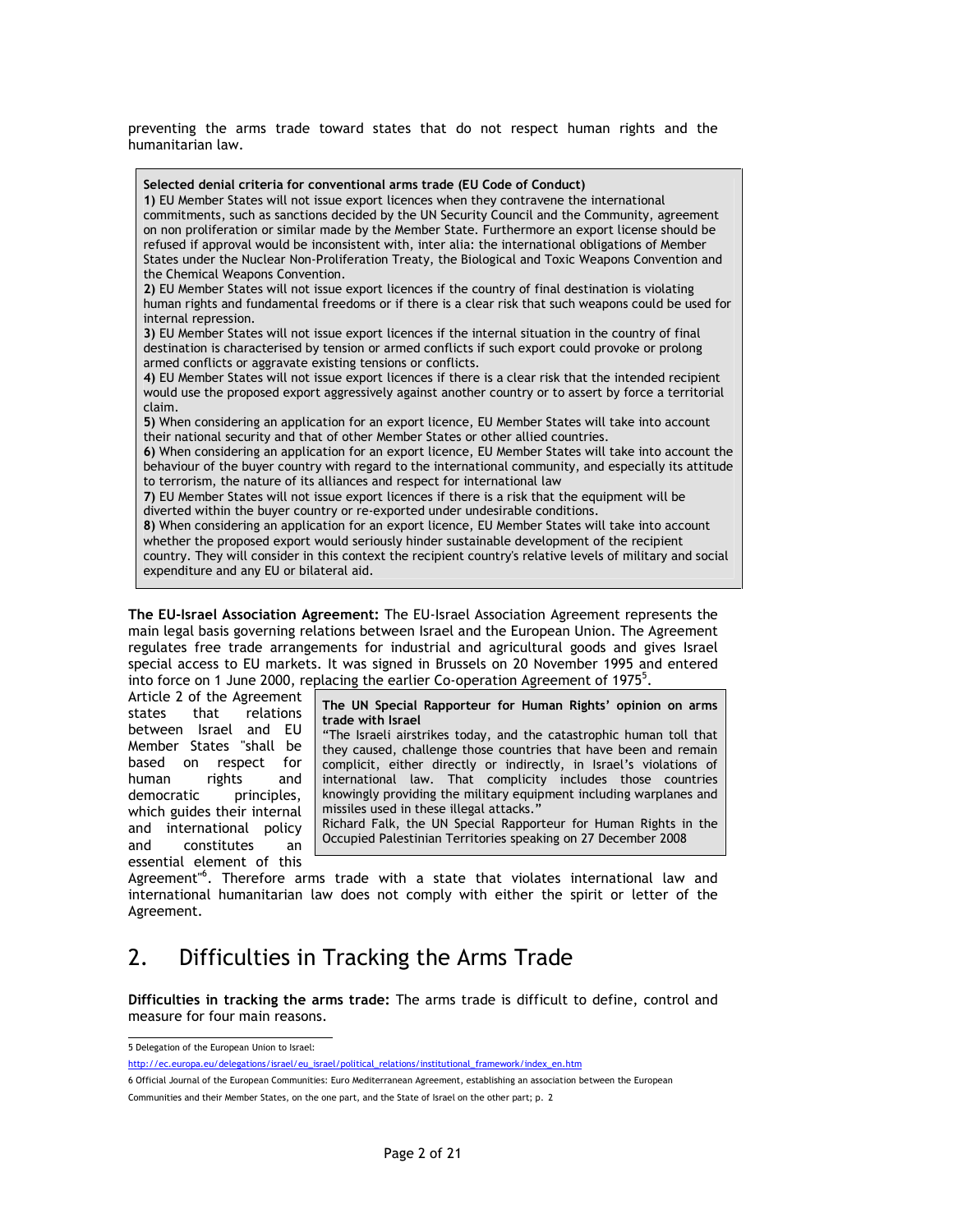- 1. First, states and international organizations do not agree on a common definition of "arms", the lists of items elaborated by the international actors vary in their coverage and complexity.
- 2. Second, international actors use different criteria to define what types of activities constitute arms trade.
- 3. Third, the lack of transparency affecting the international arms market hinders the exact estimation of value and volume of exported/imported arms.
- 4. Fourth, an international trade treaty establishing common rules does not exist.

As a consequence, estimations of the international arms trade vary significantly. The national lists of licenses issued for the export of arms and military equipment provide a useful starting point. Since 1999 the European Union has established the practice of releasing an annual report containing data about the number and value of licenses issued by its Member States. Reliable financial estimates are also provided by the Stockholm International Peace Research Institute (SIPRI). The SIPRI database elaborates figures of the arms import/export by using national reports and official statements. The SIPRI arms transfer database coverage is narrower than the EU annual report and it does not include transfers of most small arms and light weapons. However it provides very useful information and a unique pricing system to measure the volume of arms transfers. Due to these discrepancies, it is not possible to make a direct comparison between the different databases and report systems<sup>7</sup>.

Lack of transparency: Although the establishment of the CoC and the adoption of the Common Position do indicate progress in regulation of arms exports from EU Member States, transparency on arms trade is far from achieved. Experts<sup>8</sup> hint at the fact that figures published in the annual reports do not represent the whole picture of the legal arms trade. Whereas most states publish the numbers of licenses issued, not all states publish the real figures of the legal export de facto taking place within the year of the report, which could deviate a great deal from the number of licenses issued<sup>9</sup>. These numbers then do not allow any inference whether real exports are rising or declining<sup>10</sup>.

More precise data on arms trade between EU Member States and Israel would be easier to retrieve if Israel were publishing any information on these trade relations as well. Israel, however, does not declare its arms imports.

Not all types of equipment and technology are covered by the EU regulations, so some arms trade, like the trade in components or dual-use commodities<sup>11</sup>, can occur without being included in the reporting system. Others<sup>12</sup> raise the issue that the data do not provide any information as to whether the weapons are for civilian or military use. They also criticize the fact that the criteria regulating arms exports can be interpreted quite freely. One example of this is the direct export of German submarines to Israel. The export was licensed and justified by stating that submarines do not play a role in civil wars and thus do not contradict the CoC's regulations. The submarines delivered, however, were found to have actively supported the war in Gaza in various strategic ways<sup>13</sup> .

**Arms trade funding:** Weapons manufacturers do not receive payment for the sales immediately. They need financial institutions to provide loans to cover such sales. Loans are provided by both public (export credit agencies) and private institutions (banks). In most European countries there is little information available about these transactions, therefore data are only indicative. The majority of the export credit agencies publish very little information and these are only available for the Netherlands, Germany, the United Kingdom, Sweden, Belgium, and France.

 7 Paul Holtom and Mark Bromley: The International Arms Trade, Difficult to Define, Measure and Control, available at: http://www.armscontrol.org/act/2010\_07-08/holtom-bromley#2

<sup>8</sup> Cf. for example Mark Bromley (2008)10 years down the track – The EU Code of Conduct on Arms Exports

<sup>9</sup> Personal communication of author with a Middle East security expert

<sup>10</sup> Schrezenmeir (2009) Rüstungsexportbericht: Das Geschäft mit dem Krieg

<sup>11</sup> Cf. Nassauer/Steinmetz (2003) Rüstungskooperation zwischen Deutschland und Israel. p. 14

<sup>12</sup> Cf. Jackson (2006) Europe and the Middle East: brothers in arms

<sup>13</sup> Cf. Nassauer (2009) Deutsche Waffenexporte nach Israel: Der unsichtbare Dritte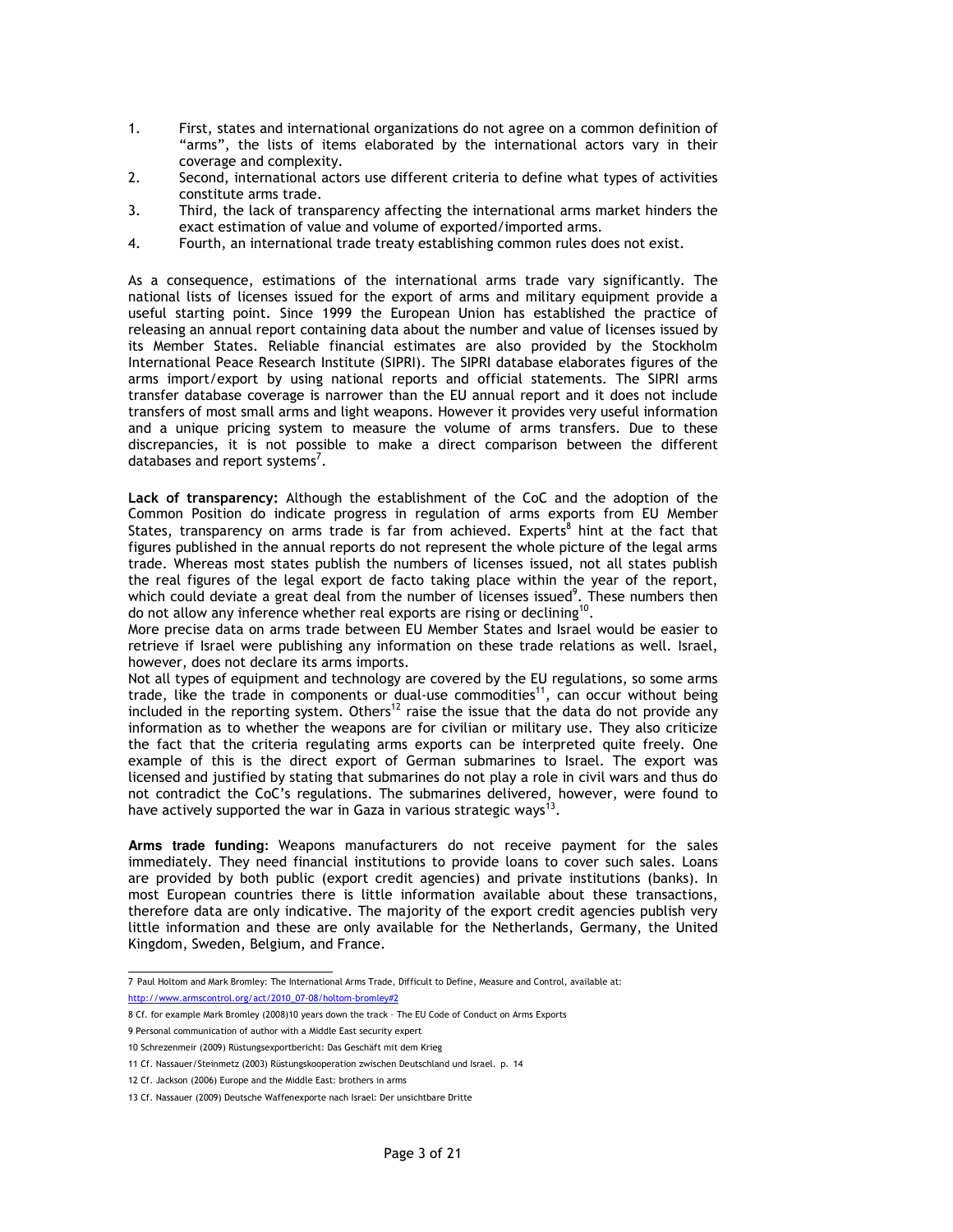The private funding for arms exports is even more difficult to track. Italy is the only country in the world that publishes private arms trade funding. Every year the Ministry of Finance, prepares a report for the Parliament based on the information received by other ministries such as Defence, Treasury or Foreign Affairs. Provision of this information is obligatory under the Law 185/90, adopted in 1990, which regulates the system of arms imports and exports and the publication of information regarding these commercial transactions (such as manufacturer/producer, the volume of each transaction and the destination country). Unfortunately, the Law 185/90 has some gaps: it does not regulate small arms; it does not include all the financing mechanisms facilitated by the banks; it does not cover arms brokers; and it does not cover export credit agencies (which in Italy means that private banks have to give more information than state agencies).

Despite these limitations, the Law 185/90 should be considered as one of the most advanced regarding the regulations of arms trade. Thanks to the Italian public report, in 2006 a Spanish researcher discovered that Banco Bilbao Vizcaya Argentaria (BBVA) funded Italian exports of military equipment to Israel valued at 329,066 euros<sup>14</sup>. Unfortunately, since 2009, the report no longer publishes data about specific investments. Since then, the financial report indicates only the overall investment value of each bank but it no longer includes a list of every single transaction for each bank. Without this list it is no longer possible to identify the countries of destination of the arms trade.

# 5. Arms Exports from EU Member States to Israel

Public data: The EU Code of Conduct and article 8(2) of the Common Position provide for the publication of an annual EU report on arms trade of the Member States. This practice was established in 1999 to guarantee more transparency. Due to this provision every Member State shall publish an annual report on the export licenses granted for arms. These reports vary in detail but, at a minimum, tend to provide data on the financial value of arms export licenses or arms exports<sup>15</sup>.

According to these EU reports, between 2003 and 2008 the overall value of licences awarded by EU governments for arms sales to Israel amounted to more than 1 billion euros<sup>16</sup>.

The biggest exporters are France, Germany, Britain, Belgium, Poland, Romania and the Czech Republic.

Ten EU Member States officially state, that they do not trade weapons to Israel. These include Portugal, Ireland, Finland and Denmark<sup>17</sup>.

According to official data provided by the EU reports, France is the largest European supplier of weapons to Israel, issuing licenses worth more than 521 million euros between 2003 and 2008. The French government gave an assurance that the exports in question are generally only components of military goods rather Military equipment, definition As stated by Shawan Jabarin, general director of the Palestinian Human Rights group Al-Haq: The Apache is not just equipment. For Palestinians it is a symbol of indiscriminate military violence, from a young age every Palestinian child learns to distinguish the Apache's sound and associate it with assassinations, destruction and blood in the street.

than complete weapon systems. Notwithstanding, these components are used by the Israeli army<sup>18</sup>.

## According to EU Annual Report on Arms Export (in  $\epsilon$ )

 14 Government of Italy (2007): "Relazione Sulle Operazioni Autorizzate E Svolte Per Il Controllo Dell'esportazione, Importazione E Transito Dei Materiali Di Armamento, Nonché Dell'esportazione E Del Transito Dei Prodotti Ad Alta Tecnología (Anno 2006)", Doc. LXVII, no. 2, 30 March as quoted in Alejandro Pozo Marin: Spain-Israel, Military, Homeland, Security, and Armament-Based Relatios, Affairs ad Trends; p. 22 15 Paul Holtom and Mark Bromley: The International Arms Trade, Difficult to Define, Measure and Control, available at: http://www.armscontrol.org/act/2010\_07-08/holtom-bromley#2

<sup>16</sup> See first, second, third, forth, fifth, sixth seventh eighth, ninth, tenth and eleventh report available at: http://www.consilium.europa.eu/showPage.aspx?id=1484&lang=en

<sup>17</sup> David Cronin: Defying Rules on Arms Sales to Israel, Inter Press Service, available at: http://ipsnews.net/news.asp?idnews=4702 18 David Cronin: Defying Rules on Arms Sales to Israel, Inter Press Service, available at: http://ipsnews.net/news.asp?idnews=47025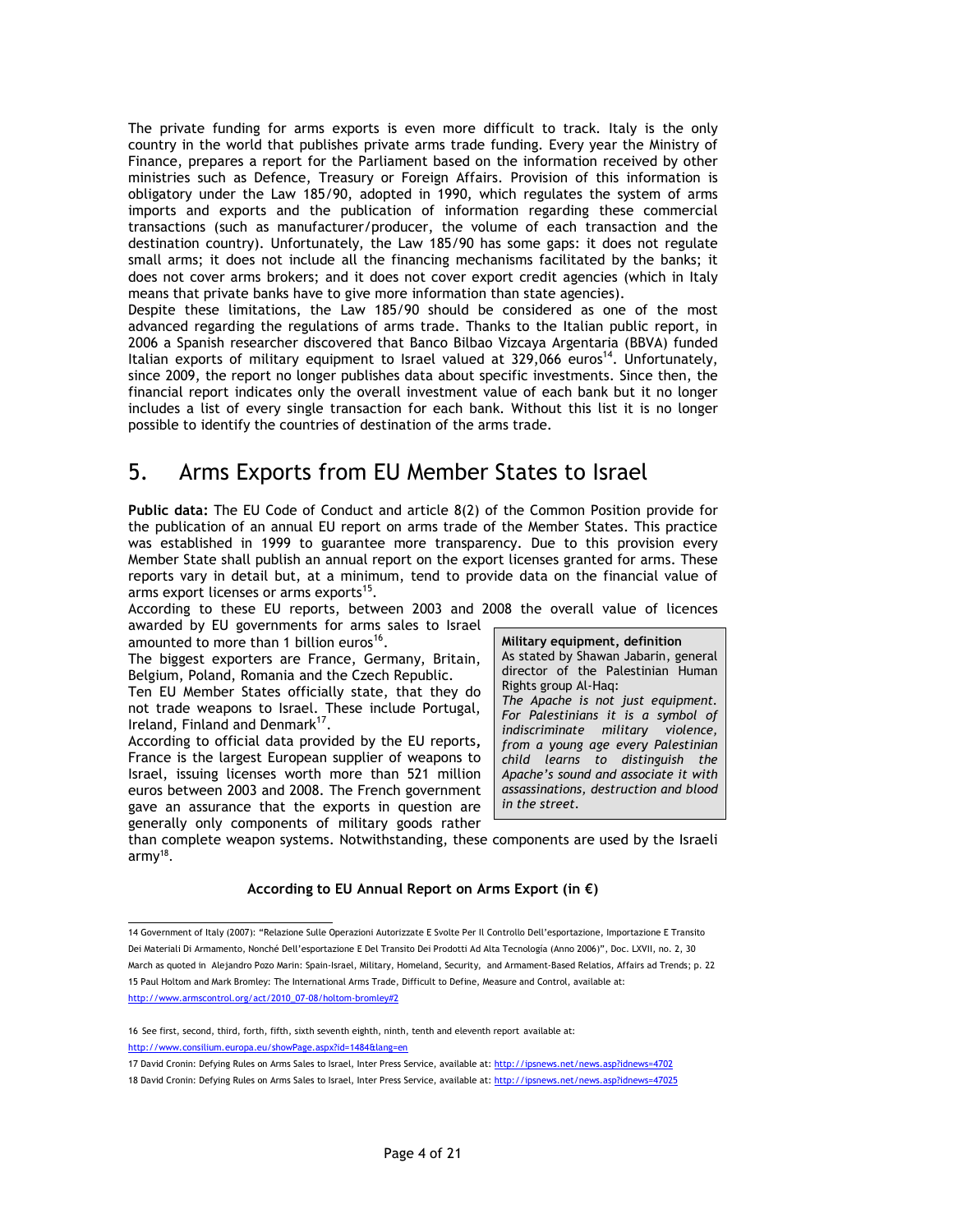| <b>Country</b> | 2003        | 2004        | 2005         | 2006          | 2007          | 2008        | <b>Total</b>  |
|----------------|-------------|-------------|--------------|---------------|---------------|-------------|---------------|
| Austria        |             | 724,806     | 24,540       | 476,890       | 11,875        | 176,925     | 1,415,036     |
| Belgium        | 3, 148, 534 |             | 14, 232, 708 | 511,867       | 5,409,223     | 1,406,573   | 24,708,905    |
| Bulgaria       |             |             |              |               | 2,455,498     | 2,435,187   | 4,890,685     |
| Cyprus         |             |             |              |               |               |             |               |
| Czech Republic | 10,863,689  | 94,000      | 707,000      | 292,000       | 2,820,523     | 285,430     | 15,062,642    |
| Finland        |             |             |              |               |               | 84,776      | 84,776        |
| France         | 57,367,877  | 101,344,894 | 72,219,112   | 89,139,711    | 126, 271, 263 | 75,033,595  | 521,376,452   |
| Germany        | 131,567,362 | 14,770,993  | 20,358,689   | 19,558,179    | 28,970,368    | 25,083,601  | 240,309,192   |
| Greece         | 203,034     | 337,784     | 558,858      | 88,606        | 29,640        | 35,160      | 1,253,082     |
| Hungary        | 446,920     | 255,000     |              | 41,370        | 10,000        | 28,035      | 781,325       |
| Italy          | 2,621,215   | 29,373      | 1,302,815    | 1,023,105     | 451,103       | 1,885,712   | 7,313,323     |
| Luxembourg     |             |             | 39,954       |               |               |             | 39,954        |
| Netherlands    | 10,000      |             | 7,923        | 393,000       | 116,542       | 314,011     | 7,535,761     |
| Poland         | 5,273,883   | 4,063,682   | 567,488      | 6,678,485     | 3,849,962     | 7,008,296   | 27,441,796    |
| Portugal       |             |             |              |               |               |             |               |
| Romania        |             |             |              |               | 16,667,870    | 15,455,195  | 32, 123, 065  |
| Slovakia       | 776,990     | 4,130,158   | 719,897      | 358,413       | 70,712        | 607,355     | 6,663,525     |
| Slovenia       | 498,062     | 628,137     | 255,833      | 1,550,255     | 1,669,232     | 52,159      | 4,653,678     |
| Spain          | 734,483     | 175,537     | 953,116      | 1,109,575     | 4,365,309     | 157,200     | 7,495,220     |
| <b>UK</b>      | 16,905,000  | 17,280,000  | 33,454,974   | 5,927,948     | 6,789,897     | 31,555,334  | 111,913,153   |
| <b>Total</b>   | 230,417,049 | 143,834,364 | 145,402,907  | 127, 149, 404 | 199,959,017   | 161,604,544 | 1,015,061,570 |

Civil Society Investigations on EU-Israel arms trade: Apart from the public data reported by the European Union, several investigations about arms trade between EU Member States and Israel have been undertaken by a range of civil society organizations such as Amnesty international and the UK Campaign Against the Arms Trade. The Stockholm International Peace Research Institute has been generating an Arms Transfer Database containing information on all transfers of seven categories of major conventional weapons since 1950. Unfortunately this is not comparable with the data provided by the EU because they are categorized differently. However, the SIPRI database is regarded as the fundamental source of information for tracking the arms trade. Below a brief resume of the most significant findings divided by exporting nation:

• France is one of Israel's biggest arms suppliers after the United States. According to SIPRI, France exported conventional arms worth 50 million euros to Israel from 1996 until 2000<sup>19</sup>, including the deliveries of seven AS-565SA Panther helicopters and six THD-1040 Neptune Surveillance radar systems for the Saar- 4,5 fast attack naval craft<sup>20</sup>. Amnesty International' published an investigation report in February 2009, which showed that electrical components made in France were found in the rubble of buildings destroyed by the Israeli army during the Gaza war. The components were part of Hellfire AGM missiles manufactured by the U.S. company Hellfire Systems, a joint venture of Lockheed Martin and Boeing. France also sold specialised equipment for reconnaissance such as lasers<sup>21</sup>.

 19 Defense News, 13-19 May 2002

<sup>20</sup> SIPRI Arms Transfer Project, 2001

<sup>21</sup> David Cronin: Defying Rules on Arms Sales to Israel, Inter Press Service, available at: http://ipsnews.net/news.asp?idnews=47025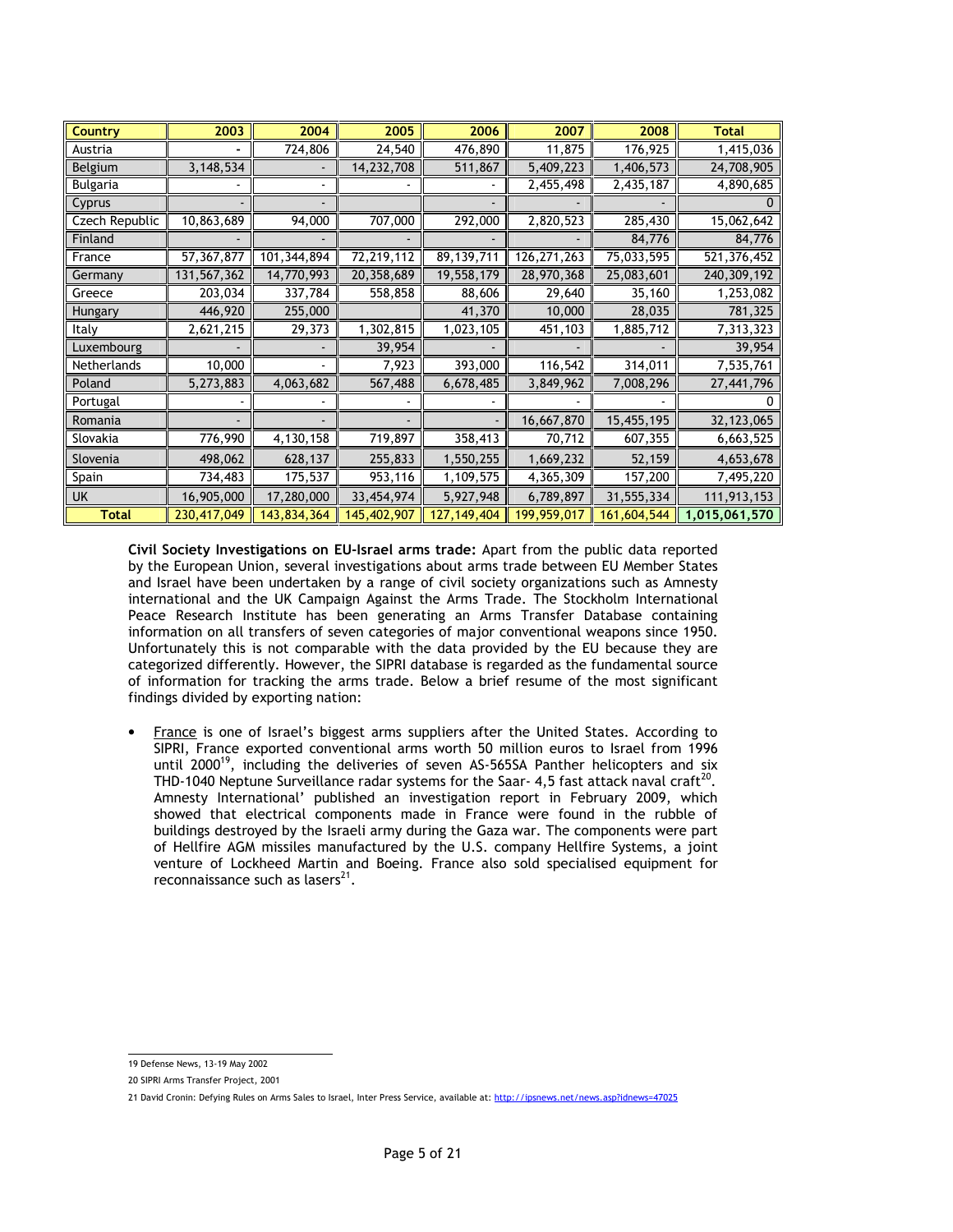• The United Kingdom's arms trade with Israel is also considerable. On 21 April 2009, David Miliband, then Foreign and Commonwealth Secretary, affirmed in a Ministerial Statement that Israeli equipment used in Gaza 'almost certainly' contained UK-supplied components. During 2009 the UK approved arms export licences for military aero

engines, small arms ammunition, unfinished products for air-to-surface missiles, and electronic warfare equipment; licenses were also approved for components of combat aircraft, electronic warfare equipment, naval radars, sniper rifles, unmanned vehicles, and helmet mounted display equipment $^{22}$ . This list does not include components sold to the US to build military equipment for Israel. As reported by the Campaign Against Arms Trade: 'In July 2002, the UK government approved the export of components for F16 fighters being made by the US company Lockheed Martin and sold to Israel. Then Foreign Secretary Jack Straw justified the sales

Disarming to prevent a crime: the decommissioners' case in the United Kingdom

In the UK the law allows a defence where a person uses force in order to prevent crime, and in doing so uses only such force as it is reasonable in the circumstances. A war crime committed on foreign soil is capable of amounting to such a crime as it is an offence actionable in the UK.

During the Gaza war anti-war activists belonging to the Smash EDO campaigns destroyed equipment at a controversial EDO factory in the UK at the centre of an arms row. Calling themselves 'the decommissioners' they planned to put the factory out of action because they suspected it was making bomb release mechanism for Israeli F16 fighters. They made videos before the raid to declare that they were lawfully acting to prevent war crimes in Gaza.

A jury at Howe Crown Court accepted that defendants honestly believed that a war crime might be committed at some stage.

In doing so the jury recognized that: (i) the defendants intended to commit only such damage as was necessary to prevent such a crime; (ii) such damage as they intended to commit was reasonable; (iii) they believed such damage was capable of preventing such a crime being committed.

saying: "The Government has judged that the UK's security and defence relationship with the US is fundamental to the UK's national security [...] Defence collaboration with the US is also key to maintaining a strong defence industrial capacity.<sup>2</sup>

F16 fighter aircraft and Apache combat helicopters, containing UK manufactured components such as missile triggering systems, were used by the Israeli army during the wars in Lebanon and Gaza.

- Germany has recently been replaced by France as the largest European arms supplier to the Israeli army. According to SIPRI database Germany provided major conventional weaponry to Israel to the value of 765 million US dollars between 1996 and 2000, including two Dolphin Class submarines in 1999, another one in 2000 $^{24}$ . In 2000 alone, German arms trade with Israel reached 170 million US dollars in military equipment, including torpedoes, armored cars and parts for the Israeli Merkava tanks used in the occupied Palestinian Territories<sup>25</sup>. Israel is currently Germany's seventh largest military client<sup>26</sup>. An exchange programme between Israeli and German officer cadets is known to exist which might however be of rather symbolic nature.
- Finland is also a major arms trading partner of Israel as it is the ninth most important provider of arms and ammunition and the second largest supplier of missiles technology after the USA<sup>27</sup>. The Finnish corporation Insta DefSec Inchad subcontracted anti-tank guided missiles to an Israeli arms manufacturer called Rafael Advanced Defence

23 As quoted in Campaign Against Arms Trade: Arming the Occupation, available at http://www.caat.org.uk/resources/publications/countries/israel-1002.php#germany

 22 Campaign Against Arms Trade: Arming the Occupation, available at http://www.caat.org.uk/resources/publications/countries/israel-1002.php#germany

<sup>24</sup> SIPRI Arms Transfer Project, 2001

<sup>25</sup> Peter Finn, Germany suspends arms sales to Israel, www.washingtonpost.com, 10/4/02

<sup>26</sup> Campaign Against Arms Trade: Arming the Occupation, available at http://www.caat.org.uk/resources/publications/countries/israel-1002.php#germany

<sup>27</sup> Bruno Jäntt, Finnish-Israeli Arms Trade FloutsEU regulations, the Electronic Intifada, 27 May 2009; available at:

http://electronicintifada.net/v2/article10557.shtml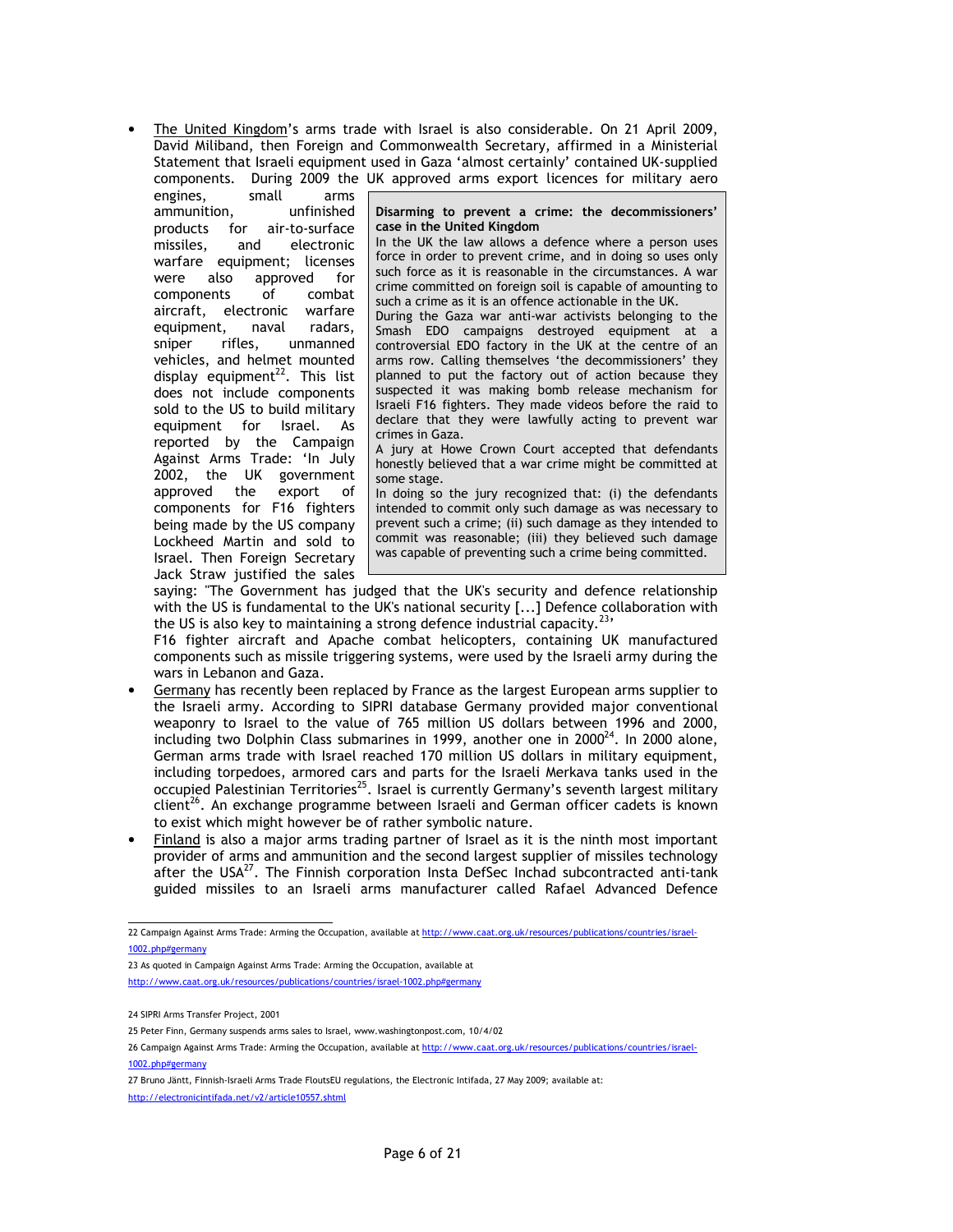Systems. The whole trade on anti–tank missiles between Finland and Israel amounted to more than 4 million euros from 2002 until 2009<sup>28</sup>. Amnesty International reported that apart from these exports, Patria, a Finnish military contractor, has done service work and tests with Elbit Systems, one of Israel's biggest military manufacturers $^{29}$ .

## 4. The Use of Toxic Weapons in the Gaza Strip

Research coordinated by the New Weapons Research Group  $(NWRG)^{30}$  found toxic and carcinogenic metals, able to produce genetic mutations, in the tissues of people wounded in Gaza during Israeli military operations of 2006 and 2009.

The research was conducted by laboratories in the Universities La Sapienza Università di Roma (Italy), Chalmer (Sweden) and Beirut (Lebanon).

The work is based on biopsies from wounds caused by weapons utilized in Gaza that do not leave fragments. The researchers compared the quantity of 32 elements present in the tissues through ICP/MS (a type of highly sensitive mass spectrometry). The research was conducted on 16 tissue samples belonging to 13 victims. The selection and classification of wounds was performed by doctors in the Shifa hospital in Gaza $^{31}$ .

Researchers pointed out that the presence of toxic and carcinogenic metals in the wound tissues put the lives of survivors in danger, and suggest the possibility of environmental contamination<sup>32</sup>.

The following elements were found in quantities well beyond normal: aluminium, titanium, copper, strontium, barium, cobalt, mercury, vanadium, cesium, tin, lead, uranium, barium, arsenic, manganese, rubidium, cadmium, chromium, zinc and nickel. Some of these elements are carcinogenic and can produce genetic mutation (mercury, arsenic, cadmium, chromium, nickel and uranium); others are potentially carcinogenic as they have been proven to have carcinogenic effects on animals (cobalt and vanadium); yet others are fetotoxic affecting either the embryo or the fetus in pregnant women (aluminum, mercury, copper, barium, lead and manganese). All metals found in amounts above normal levels have pathogenic effects in human respiratory organs, kidney and skin and affect sexual and neurological development and functions.

As stated by professor Paola Manduca, spokesperson of the New Weapons Research Group, genetics teacher and researcher at the University of Genoa '[…]The use of metals in the weapons utilized in Gaza had been hypothesized, but never demonstrated before. To our surprise, besides finding the metal components of amputating weapons, even the burns provoked by white phosphorus contain high amount of metals. Moreover, the presence of these metals in the weapons implies that they have been dispersed in the environment, in unknown amounts and range; they have been inhaled by the victim and by bystanders, thus constituting a risk for survivors and for people that were not directly hit by the bombing.<sup>33</sup>

Previous studies conducted by the NWRG highlighted the presence of environmental contamination. As pointed out by the researchers, the risk of carcinogenic contamination is aggravated by the living conditions of the Palestinians. Because of the impossibility to rebuild housing, Palestinians are often exposed to wind and dust $^{34}$ .

28 Jarmo Pykälä, "Panssarintorjuntaohjusten osia ydinaseyhtiölle," Kansan uutiset, 9 April 2009

during operation "Cast Lead". All tissues were appropriately preserved and then examined by each of the three universities. Tissues belong to four types of wound: amputation, charred, burns, multiple piercing wounds by white phosphorus.

<sup>29</sup> Missä soditaan suomalaisilla aseilla," Suomen Sadankomitea ry, 2009

<sup>30</sup> The NWRG is an independent committee of scientists and experts based in Italy, who are studying the use of unconventional weapons and their mid-term effects on the population of after-war areas. See more at: http://www.newweapons.org/

<sup>31 4</sup> biopsies were taken in June 2006, during operation "Summer Rains", while the others were taken in the first week of January 2009,

<sup>32</sup> New Weapons Committee: Press Release, New weapons experimented in Gaza, population risks genetic mutation, available at:http://www.brusselstribunal.org/pdf/NewWeapons110510.pdf

<sup>33</sup> New Weapons Committee: Press Release, New weapons experimented in Gaza, population risks genetic mutation, available at: http://www.brusselstribunal.org/pdf/NewWeapons110510.pdf

<sup>34</sup> The former was published on 17 December 2009 and reported the presence of toxic metals in areas of craters provoked by the Israeli bombing on the Gaza Strip. The second was published on 17 March 2010 and reported the presence of toxic metals in hair samples of Palestinian children from the Gaza Strip area hit by Israeli bombings.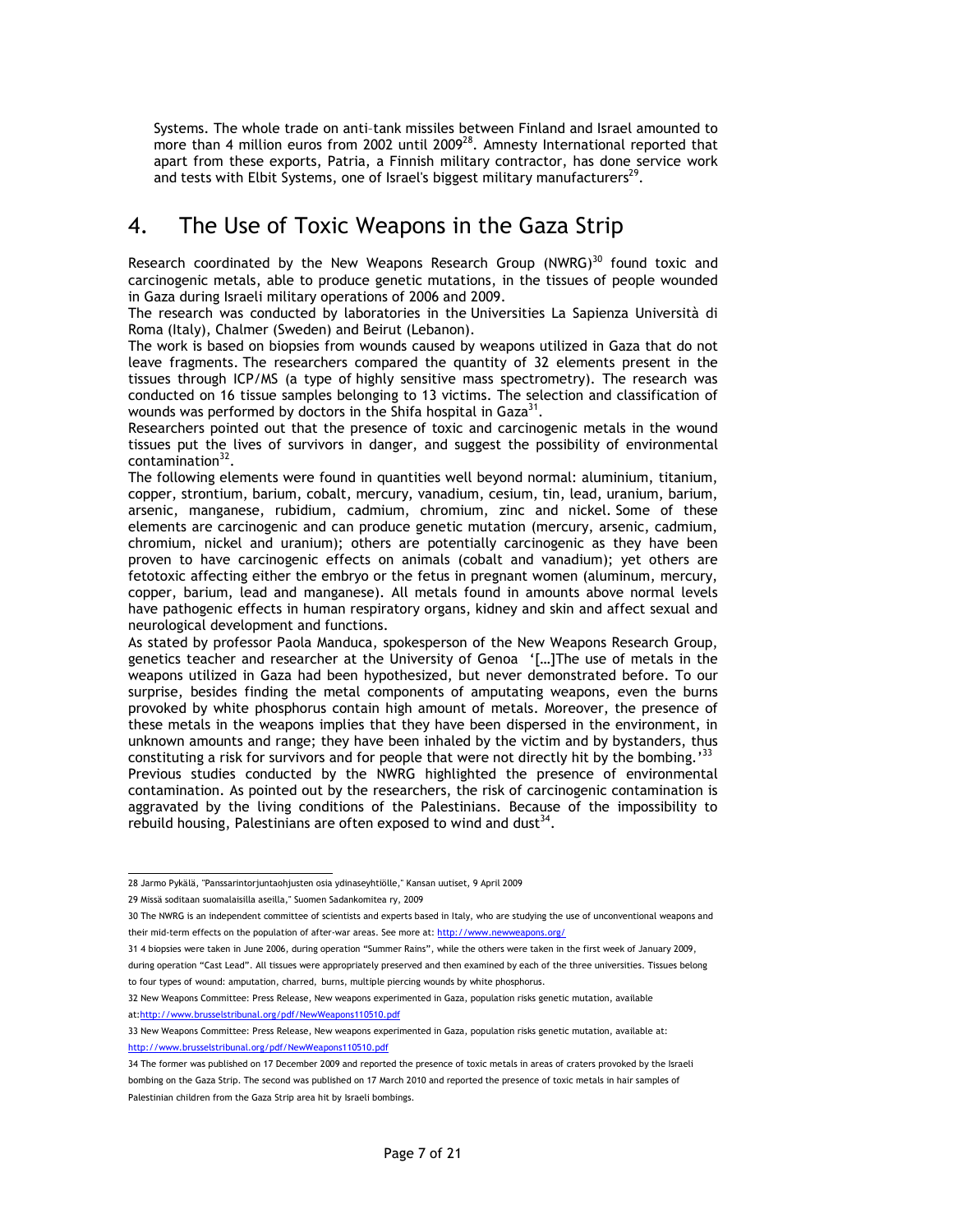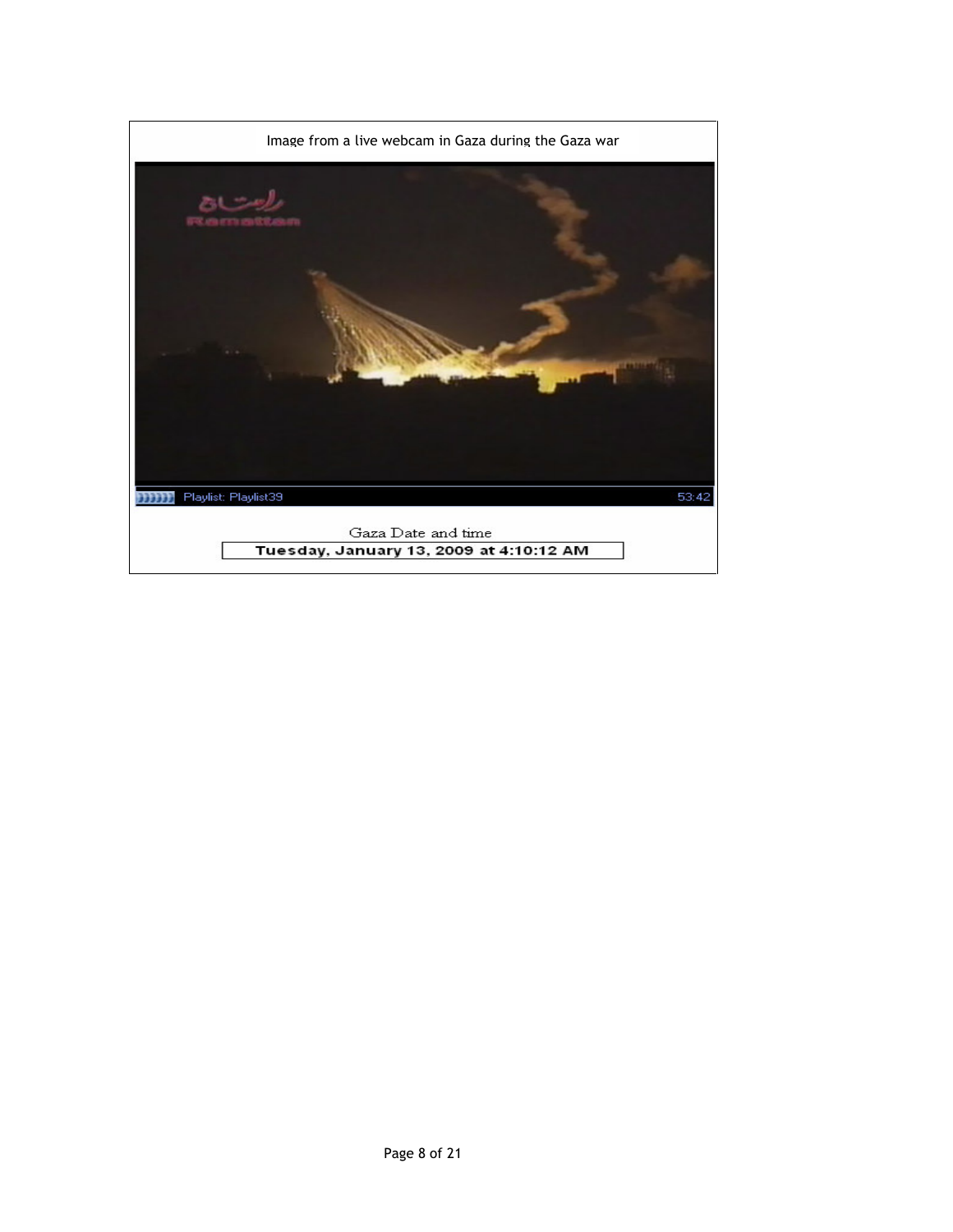# 5. Arms Import from Israel to EU-MS

Arms exports are not declared by the Israeli government. And arms imports from Israel to EU Member States are also not published under any form of common agreement within the EU either. Thus, the only source of information we can access at the moment is the SIPRI database which can only deliver restricted information as described above.

| <b>Country</b> | 2001                     | 2002                     | 2003                     | 2004 | 2005                         | 2006                         | 2007                     | 2008                     | <b>Total</b>   |
|----------------|--------------------------|--------------------------|--------------------------|------|------------------------------|------------------------------|--------------------------|--------------------------|----------------|
| Belgium        | 1                        | $\overline{2}$           | $\overline{\phantom{a}}$ |      |                              |                              |                          |                          | 3              |
| Cyprus         |                          | 0                        | ۰                        |      |                              |                              | $\overline{\phantom{a}}$ |                          | 0              |
| Finland        | $\mathbf{1}$             | $\overline{\phantom{a}}$ | $\overline{\phantom{a}}$ |      | 11                           | 11                           | $\overline{\phantom{a}}$ | 3                        | $25\,$         |
| France         | $\overline{\phantom{a}}$ | $\overline{\phantom{a}}$ | $\blacksquare$           | ۰    | ٠                            |                              | 5                        |                          | $\overline{5}$ |
| Germany        | 26                       | $\overline{\phantom{a}}$ | 5                        | 5    | 5                            | 5                            | $\overline{\phantom{a}}$ | $\overline{\phantom{a}}$ | 46             |
| Greece         | $\overline{\phantom{a}}$ | $\overline{\phantom{a}}$ | 35                       | 77   | 8                            | ä,                           | $\overline{\phantom{a}}$ |                          | 120            |
| Hungary        | $\overline{\phantom{a}}$ | $\overline{\phantom{a}}$ | $\overline{\phantom{a}}$ |      | $\overline{\phantom{a}}$     | $\qquad \qquad \blacksquare$ | $\overline{\phantom{a}}$ | 5                        | 5              |
| Italy          | $\blacksquare$           | $\overline{\phantom{a}}$ | $\blacksquare$           |      | ٠                            | 5                            | 6                        | 13                       | 24             |
| Netherlands    | $\overline{\phantom{a}}$ | $\overline{\phantom{a}}$ | $\overline{\phantom{a}}$ | -    | $\qquad \qquad \blacksquare$ | $\mathbf{0}$                 | 30                       | 22                       | 52             |
| Poland         | $\blacksquare$           | $\frac{1}{2}$            | $\overline{\phantom{a}}$ |      | $\overline{2}$               | 6                            | 11                       | 11                       | 29             |
| Portugal       | $\overline{\phantom{a}}$ | $\overline{\phantom{a}}$ | $\overline{\phantom{a}}$ |      |                              |                              |                          | 9                        | 9              |
| Romania        | 20                       | 22                       | 18                       | 18   | 22                           | 17                           | 20                       | 20                       | 156            |
| Slovenia       | ۰                        | $\overline{\phantom{a}}$ | $\overline{\phantom{a}}$ |      | -                            |                              | 3                        | 3                        | 6              |
| Spain          | $\blacksquare$           | $\overline{\phantom{a}}$ | 12                       | 13   | $\blacksquare$               | ٠                            | 0                        | 5                        | 30             |
| <b>UK</b>      | $\overline{\phantom{a}}$ | $\overline{\phantom{a}}$ | $\overline{\phantom{a}}$ |      |                              | $\overline{2}$               | 38                       |                          | 40             |
| <b>Total</b>   | 48                       | 24                       | 70                       | 114  | 48                           | 46                           | 113                      | 91                       | 550            |
|                |                          |                          |                          |      |                              |                              |                          |                          |                |
| <b>USA</b>     | 141                      | 107                      | 92                       | 87   | 53                           | 30                           | 13                       |                          | 521            |
| India          | 33                       | 61                       | 85                       | 149  | 123                          | 134                          | 60                       | 18                       | 663            |

According to SIPRI's Arms Transfer Database (in US\$ m.)

The Israeli arms industry does not publish any concrete sales figures either. This might be so for various reasons. A Middle East security expert<sup>35</sup> outlines three of them: (1) in Israel, this export plays an important role for available foreign currency, (2) Israel exports a relatively large number of arms from problematic sources to problematic recipients, and (3) Israel has an interest in avoiding the provision of any data which might be used to track illegal re-exports back.

However, global figures about defence sales are announced (e.g. the announcement of record sales in 2006). SIBAT, the Foreign Defense Assistance and Defense Export Department of the Israel Ministry of Defense, stated <sup>36</sup> that Israeli foreign defense sales reached just over 4.4 billion US dollars. The same announcement declared India Israel's biggest customer whose purchases reached 1.5 billion US dollars, whereas the US only invested 1 billion US dollars in Israeli defence goods. These figures are, however not comparable to those published by SIPRI and the basis on which they are produced is also not publicly known.

 35 Personal communication of author with a Middle East security expert

<sup>36</sup> Cf. Yaakov Katz (2007) 2006: Israel defense sales hit record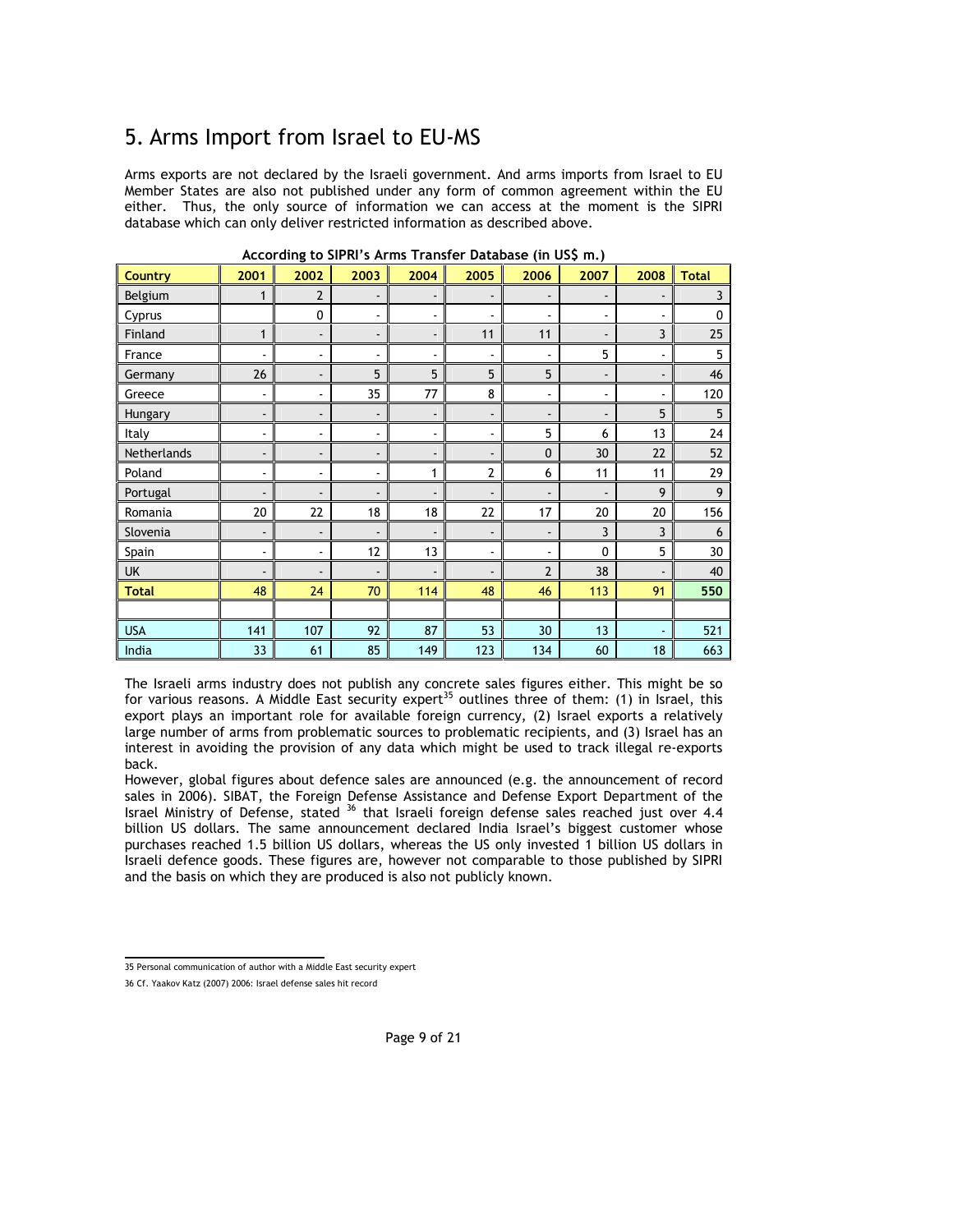The lack of regulation and transparency in the global arms trade from Israel is another very good reason for the adoption of the global Arms Trade Treaty (For the position of Israel and the on the ATT see Appendix 3).

Security service (training cooperation) delivered to EU Member States by Israel: So far not much information could be retrieved concerning security service training cooperation between EU Member States and Israel. Particularly, information about training delivered to EU Member States is hard to find. Whether the visits of a NATO Admiral to Israel just recently<sup>1</sup> and that of the NATO deputy secretary-general just a few days later<sup>1</sup>, are of a symbolic nature is hard to evaluate. Just at the time of the release of the UN's Goldstone report, Admiral Di Paola's official purpose for the visit is to study IDF tactics and methods to be utilized by ISAF and to discuss an upgrade of Israeli-NATO military ties.

## 6. Policy Recommendations

In light of the findings in this briefing paper, we call upon:

- EU Member States to fully implement both the letter and spirit of the common position on arms trade. The Common Position clearly excludes any possibility of arms trade between EU Member States and Israel because Israel has repeatedly violated both International Humanitarian Law and International Human Right Laws. For these reasons any kind of arms trade, including selling arms components or sending arms to a third country involved in arms trade with Israel, is illegal.
- EU Member States and the EU to introduce transparent and comprehensive measures for monitoring arms funding. Without the financial services of Export Credit Agencies and banks the arms trade would not be possible. All Member States of the EU should introduce systems for the publication of financial transactions relating to the arms trade at national level and such reporting should cover the public sector (Export Credit Agencies) and the private sector (banks).The Common Position on the arms trade should be revised to include this as a binding commitment.
- EU Member States and the EU to provide more transparency. As some third countries, such as Israel, do not publish reports about their arms exports, EU Member States should be encouraged to also publish information about their arms imports. A further revision of the Common Position could make this a binding commitment.
- EU Member States and the EU to actively support an International Treaty on Arms Trade. The absence of a legally binding international treaty on arms trade creates confusion and limits the scope and possibility of actions against the illegal arms trade.
- EU Member States, other international actors, UN Treaty bodies and civil society to call for a full investigation of the use of chemical weapons during the Gaza war. A Special Representative of the UN Secretary General responsible for investigating the use of chemical weapons could be appointed and given a mandate to conduct fact-finding missions in Israel and Palestine.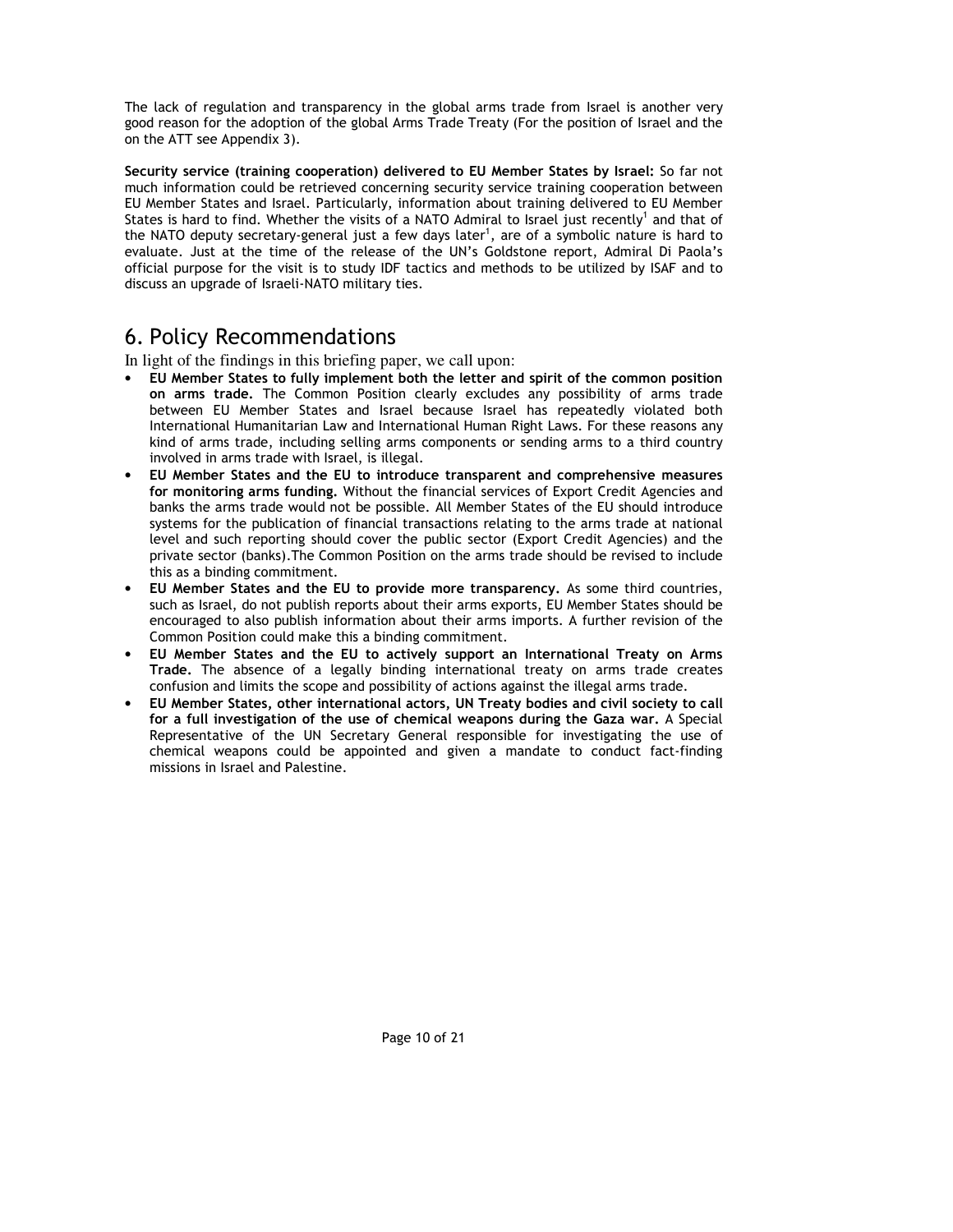## ANNEX 1

-

## Types of Weapons and Transfers Covered by SIPRI Arms Transfer Database<sup>37</sup>

Types of weapons

Since publicly available information is inadequate for the tracking of all weapons and other military equipment, the SIPRI Arms Transfers Database covers only what it defines as major conventional weapons. The database covers the following:

- o Aircraft: all fixed-wing aircraft and helicopters, including unmanned reconnaissance/ surveillance aircraft, with the exception of microlight aircraft, powered and unpowered gliders and target drones.
- o Armoured vehicles: all vehicles with integral armour protection, including all types of tank, tank destroyer, armoured car, armoured personnel carrier, armoured support vehicle and infantry fighting vehicle. Only vehicles with very light armour protection (such as trucks with an integral but lightly armoured cabin) are excluded.
- o Artillery: naval, fixed, self-propelled and towed guns, howitzers, multiple rocket launchers and mortars, with a calibre equal to or above 100 mm.
- $\circ$  Sensors: (a) all land-, aircraft- and ship-based active (radar) and passive (e.g. electrooptical) surveillance systems with a range of at least 25 kilometres, with the exception of navigation and weather radars, (b) all fire-control radars, with the exception of range-only radars, and (c) Anti-submarine warfare and anti-ship sonar systems for ships and helicopters. In cases where the system is fitted on a platform (vehicle, aircraft or ship), the register only notes those systems that come from a different supplier from that of the platform.
- $\circ$  Air defence systems: (a) all land-based surface-to-air missile (SAM) systems, and (b) all anti-aircraft guns with a calibre of more than 40 mm. This includes self-propelled systems on armoured or unarmoured chassis.
- o Missiles: all powered guided missiles and torpedoes with conventional warheads. Unguided rockets, guided but unpowered shells and bombs, free-fall aerial munitions, anti-submarine rockets and target drones are excluded.
- $\circ$  Ships: (a) all ships with a standard tonnage of 100 tonnes or more, and (b) all ships armed with artillery of 100-mm calibre or more, torpedoes or guided missiles, with the exception of most survey ships, tugs and some transport ships.
- o Engines: (a) engines for military aircraft, for example, combat-capable aircraft, larger military transport and support aircraft, including helicopters; (b) engines for combat ships, such as fast attack craft, corvettes, frigates, destroyers, cruisers, aircraft carriers and submarines; (c) engines for most armoured vehicles—generally engines of more than 200 horsepower output. In cases where the system is fitted on a platform (vehicle, aircraft or ship), the register only notes those systems that come from a different supplier from the supplier of the platform.
- $\circ$  Other: (a) all turrets for armoured vehicles fitted with a gun of at least 20-mm calibre or with guided anti-tank missiles, (b) all turrets for ships fitted with a gun of at least

<sup>&</sup>lt;sup>37</sup> Cf SIPRI (2009b) Arms Transfer Database: Background information and explanations: Coverage, accessed on 1 September 2010, available at: http://www.sipri.org/databases/armstransfers/background/coverage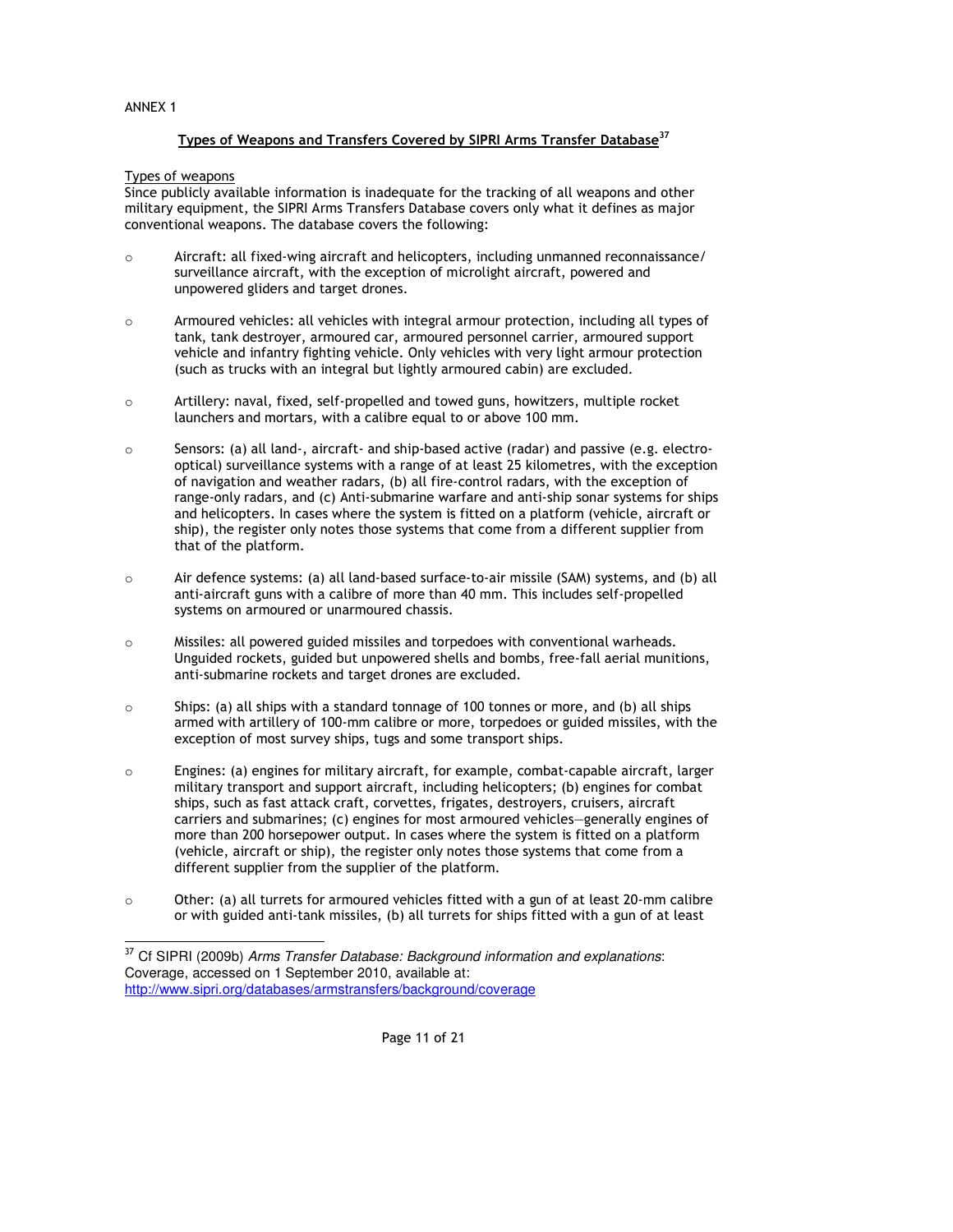57-mm calibre, and (c) all turrets for ships fitted with multiple guns with a combined calibre of at least 57 mm. In cases where the system is fitted on a platform (vehicle or ship), the register only notes those systems that come from a different supplier from the supplier of the platform.

The Arms Transfers Database does not cover other military equipment such as small arms and light weapons (SALW) other than man-portable air defence systems (MANPADS) and some categories of guided anti-tank missiles. Neither are trucks, artillery under 100-mm calibre, ammunition, components (other than radars and engines), or repair and support services included in the database.

## Types of transfers

The SIPRI Arms Transfers Database covers all international sales and gifts of both weapons and the technology necessary for the production of weapons. To be included in the database, the following conditions must apply:

The transfer of equipment or technology must be from one country, rebel force or international organisation to another country, rebel force or international organisation. Weapons supplied to or from a rebel force or international organisation are included as deliveries to or from that group, identified under separate 'recipient' or 'supplier' headings.

- o The equipment or technology must be destined for the armed forces, paramilitary forces or intelligence agencies of another country, rebel force or international organisation.
- $\circ$  The equipment or technology must have a military purpose. Systems such as VIP (very important person) aircraft used mainly for other government branches but registered with and operated by the armed forces are excluded. Weapons supplied for evaluation purposes are not included.
- $\circ$  The equipment or technology must be transferred voluntarily by the supplier. This includes weapons delivered illegally without proper authorization by the government of the supplier or recipient country but excludes captured weapons and weapons obtained from defectors.

#### Brief descriptions of EU Common Military List categories

(See OJ C 65 of 19 March 2009 for the full EU Common Military List)

- ML1 Smooth-bore weapons with a calibre of less than 20 mm, other arms and automatic weapons with a calibre of 12,7 mm (calibre 0,50 inches) or less and accessories, and specially designed components therefor.
- ML2 Smooth-bore weapons with a calibre of 20 mm or more, other weapons or armament with a calibre greater than 12,7 mm (calibre 0,50 inches), projectors and accessories, and specially designed components therefor.
- ML3 Ammunition and fuse setting devices, and specially designed components therefor.
- ML4 Bombs, torpedoes, rockets, missiles, other explosive devices and charges and related equipment and accessories, and specially designed components therefor.
- ML5 Fire control, and related alerting and warning equipment, and related systems, test and alignment and countermeasure equipment, specially designed for military use, and specially designed components and accessories therefor.
- ML6 Ground vehicles and components.

Page 12 of 21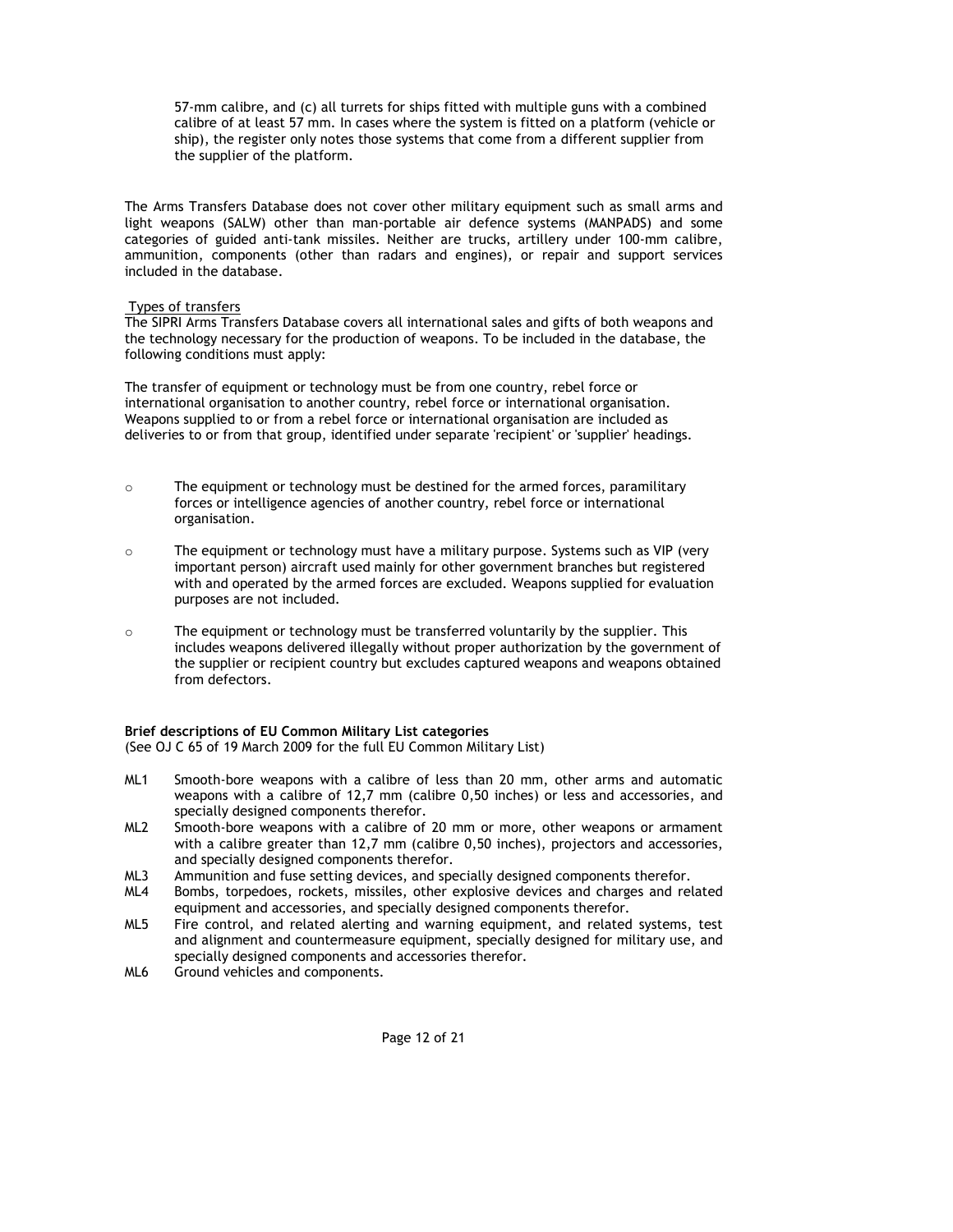- ML7 Chemical or biological toxic agents, 'riot control agents', radioactive materials, related equipment, components and materials.
- ML8 'Energetic materials', and related substances.
- ML9 Vessels of war, (surface or underwater) special naval equipment, accessories, components and other surface vessels.
- ML10 'Aircraft', 'lighter than air vehicles', unmanned airborne vehicles, aero-engines and 'aircraft' equipment, related equipment and components, specially designed or modified for military use.
- ML11 Electronic equipment, not controlled elsewhere on the EU Common Military List, and specially designed components therefor.
- ML12 High velocity kinetic energy weapon systems and related equipment, and specially designed components therefor.
- ML13 Armoured or protective equipment, constructions and components.
- ML14 Specialised equipment for military training or for simulating military scenarios, simulators specially designed for training in the use of any firearm or weapon specified by ML1 or ML2, and specially designed components and accessories therefor.
- ML15 Imaging or countermeasure equipment, specially designed for military use, and specially designed components and accessories therefor.
- ML16 Forgings, castings and other unfinished products the use of which in a controlled product is identifiable by material composition, geometry or function, and which are specially designed for any products controlled by ML1 to ML4,ML6, ML9, ML10, ML12 or ML19.
- ML17 Miscellaneous equipment, materials and 'libraries', and specially designed components therefor.
- ML18 Production equipment and components of products referred to in the EU Common Military List.
- ML19 Directed energy weapon systems (DEW), related or countermeasure equipment and test models, and specially designed components therefor.
- ML20 Cryogenic and 'superconductive' equipment, and specially designed components and accessories therefor.
- ML21 'Software' specially designed or modified for the 'development', 'production' 'use' of equipment or materials controlled by the EU Common Military List.
- ML22 'Technology' for the 'development', 'production' or 'use' of items controlled in the EU Common Military List.

## Differences in data collection between SIPRI's Arms Export Database and the Annual Reports under the EU Code of Conducts (CoC) on Arms Exports

Data concerning arms exports and imports between EU Member States and Israel are retrieved from two different sources in this summary. First there are the annual reports under the CoC in which Member States have to publish the categories of licenses and weapons they licensed or exported during the course of the year.

Second, there is the SIPRI Arms Export Database where the Stockholm International Peace Research Institute (SIPRI) keeps track of arms exports of 172 countries around the world based on a fusion of public national data, questionnaires, international statistics, and specialist journals.

While the annual reports under the EU CoC only allow us to see what EU Member States exported to Israel, the SIPRI database provides data for export and import of arms in both directions. The crux of the matter, however, is that the data is not comparable. While the data which can be retrieved from the annual reports und the CoC is not extensive, it can be said to be much more detailed than those of SIPRI's database. When taking a look at which countries exported weapons to Israel between 2001 and 2008 at all, for example, SIPRI only lists one European country (Germany), whereas the annual report lists 19 European countries for the same period of time.

Page 13 of 21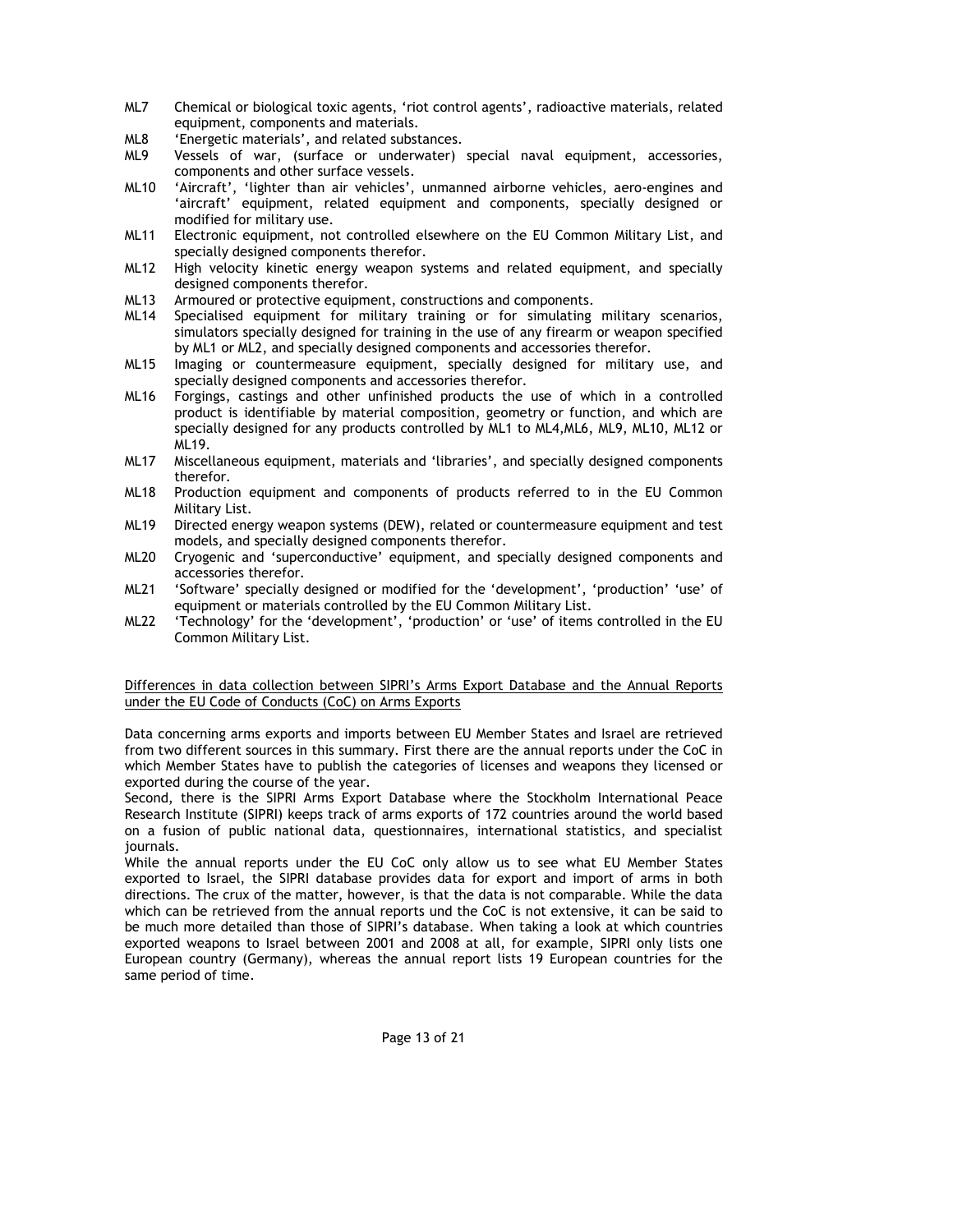|  |  |  | Arms Export to Israel according to SIPRI <sup>38</sup> (in US\$ mil.) |  |  |
|--|--|--|-----------------------------------------------------------------------|--|--|
|--|--|--|-----------------------------------------------------------------------|--|--|

|               | 2001 | 2002 | 2003 | 2004 | 2005 2006 2007 |      |     |     | 2008 Total |
|---------------|------|------|------|------|----------------|------|-----|-----|------------|
| Canada        |      |      |      |      |                |      |     |     | 2          |
| Germany (FRG) | 16   | 21   | 171  |      | 9999           |      | 23  | 13  | 268        |
| I USA         | 108  | 302  | 107  | 835  | 1106           | 1098 | 944 | 510 | 5010       |
|               |      |      |      |      |                |      |     |     |            |
| $\vert$ Total | 124  | 322  | 278  |      | 844 1115 1107  |      | 967 | 524 | 5280       |

The reason for that is that both sources take different categories of weapons into account. While SIPRI's database only covers transfers of major conventional weapons systems and certain components, the range of goods covered in the annual reports under the CoC is far narrower (cf. Annex 1).

| Arms Exports from EU MS to Israel according CoC $39$ (in € mil.) |  |  |  |
|------------------------------------------------------------------|--|--|--|
|------------------------------------------------------------------|--|--|--|

|                 |              | 2001           | 2002           | 2003            | 2004             | 2005                    | 2006                    | 2008                    | <b>Total</b>    |
|-----------------|--------------|----------------|----------------|-----------------|------------------|-------------------------|-------------------------|-------------------------|-----------------|
| Member          |              |                |                |                 |                  |                         |                         |                         |                 |
| <b>State</b>    |              |                |                |                 |                  |                         |                         |                         |                 |
| Austria         | a            | 9              | 5              | $---$           | 5                | $\overline{4}$          | 13                      | $\overline{\mathbf{3}}$ | 39              |
|                 | $\mathbf b$  | 0.186          | 4.286          |                 | 0.725            | 0.25                    | 0.477                   | 0.12                    | 6,04            |
|                 | $\mathsf{C}$ |                |                |                 | 0.219            |                         | 0.24                    | 0.12                    | 0,36            |
| Belgium         | a            | 6              | 17             | 13              | $---$            | $\overline{\mathbf{4}}$ | 5                       | 18                      | 63              |
|                 | $\mathbf b$  | 3,692          | 13,642         | 3,149           |                  | 14, 233                 | 0.512                   | 5,409                   | 40,63           |
|                 | $\mathsf{C}$ | 118            |                |                 |                  | 23 960                  |                         |                         | 0,14            |
|                 |              | 000            |                |                 |                  |                         |                         |                         |                 |
|                 | e            | 2, 3           |                |                 |                  |                         |                         |                         |                 |
| <b>Bulgaria</b> | a            | N/A            | N/A            | N/A             | N/A              | N/A                     | N/A                     | $\overline{9}$          | $\overline{9}$  |
|                 | b            |                |                |                 |                  |                         |                         | 2, 455                  | 2,46            |
|                 | $\mathsf{C}$ |                |                |                 |                  |                         |                         | 0.249                   | 0,14            |
| Cyprus          | a            | N/A            | N/A            | N/A             | N/A              | N/A                     | N/A                     | 1                       | 1               |
|                 | b            |                |                |                 |                  |                         |                         |                         |                 |
|                 | $\mathsf{C}$ |                |                |                 |                  |                         |                         |                         |                 |
| Czech           | a            | N/A            | N/A            | $\overline{14}$ | $\overline{7}$   | $\overline{6}$          | $\overline{\mathbf{3}}$ | $\overline{12}$         | $\overline{42}$ |
| Republic        | b            |                |                | 10, 864         | 0.94             | 0.707                   | 0.292                   | 2,821                   | 14,78           |
|                 | $\mathsf{C}$ |                |                | 1,803           | 0,821            | 1,289                   | 0.261                   | 2,443                   | 6,62            |
| Finland         | a            | $\overline{2}$ | $---$          | ---             | ---              | ---                     | ---                     |                         | $\overline{2}$  |
|                 | b            | 1,003          |                |                 |                  |                         |                         |                         | 1               |
|                 | $\mathsf{C}$ |                |                |                 |                  |                         |                         | 45                      | 45              |
| France          | a            |                | 198            | 131             | $\overline{122}$ | 133                     | 144                     | $\overline{112}$        | 840             |
|                 | b            |                | 32,713         | 57,398          | 101, 34<br>5     | 72, 219                 | 89,140                  | 126,27                  | 479,08          |
|                 | $\mathsf{C}$ | 12,556         |                |                 | 17,300           | 12,808                  | 21,358                  | 7,999                   | 72,02           |
| Germany         | a            | 146            | 157            | $\frac{1}{174}$ | 170              | 180                     | 169                     | 183                     | 1179            |
|                 | $\mathbf b$  | 36,511         | 159,98<br>9    | 131,567         | 14,770           | 20,359                  | 19,558                  | 28, 371                 | 411,13          |
|                 | $\mathsf{C}$ | 14,255         |                | 100,560         | 0.417            | 0.477                   | 0.14                    | 0.770                   | 116,49          |
| Greece          | a            | 6              | $\overline{7}$ | 3               | ---              | 8                       | $\overline{2}$          | $\overline{2}$          | 68              |

-<sup>38</sup> SIPRI (2009a). Arms Transfer Database

 $39$  Sources are the respective annual reports (4th  $-$  10th) according to operative provision 8 of the European Code of Conduct on Arms Exports.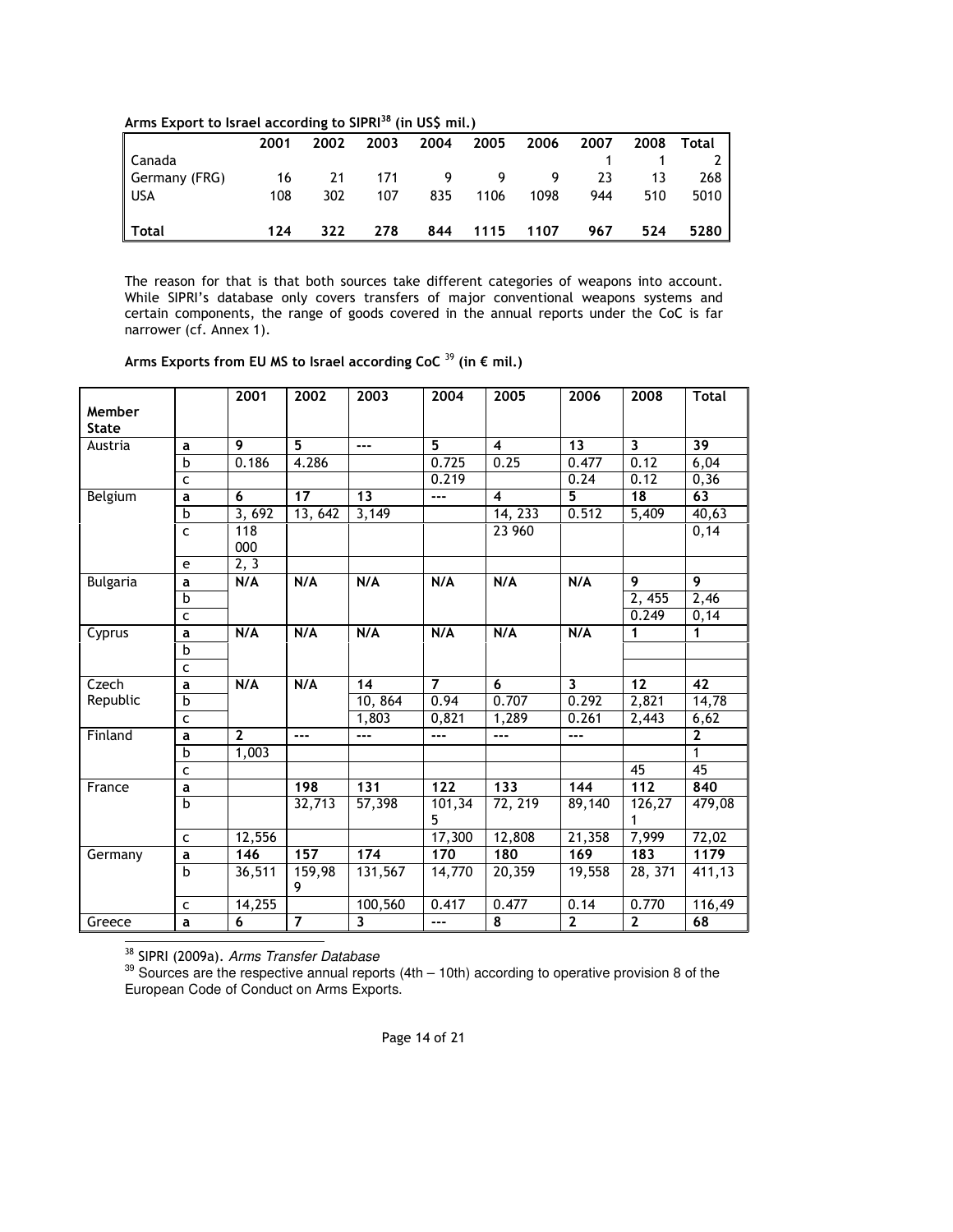|                 | b            |                          | 1,271  | 0.203            |                         | 0.558                   | 0.088            | 0.029                    | 2,15                 |
|-----------------|--------------|--------------------------|--------|------------------|-------------------------|-------------------------|------------------|--------------------------|----------------------|
|                 | $\mathsf{C}$ |                          |        |                  |                         | 0.558                   | 0.088            | 0.029                    | 0,68                 |
| Hungary         | a            | N/A                      | N/A    | 6                | $\mathbf{2}$            | ---                     | 1                | 1                        | $\overline{10}$      |
|                 | b            |                          |        | 0.446            | 0.255                   |                         | 0.041            | 0.010                    | 0,75                 |
|                 |              |                          |        |                  |                         |                         |                  |                          |                      |
|                 | $\mathsf{C}$ |                          |        | 0.081            |                         |                         | 0.041            | 0.004                    | 0, 13                |
| Italy           | а            | $\mathbf{2}$             | 4      | $\overline{15}$  | 1                       | 7                       | 5                | 4                        | $\overline{38}$      |
|                 | b            | 1,795                    | 0.008  | 2,621            | 29373                   | 1 302 815               | 1 0 2 3          | 451                      | 7,23                 |
|                 |              |                          |        |                  |                         |                         | 105              | 103                      |                      |
|                 | $\mathsf{C}$ | 0.229                    | 0.928  | 1,421            | 0.161                   | 0.220                   | 0.042            | 0.444                    | 3,45                 |
|                 | e            | 3                        |        |                  |                         |                         |                  |                          | 3                    |
| Luxemburg       | a            | $\overline{\phantom{a}}$ | ---    | ---              | $---$                   | 1                       | ---              | ---                      | 1                    |
|                 | b            |                          |        |                  |                         | 0.039                   |                  |                          | 0,04                 |
|                 | $\mathsf{C}$ |                          |        |                  |                         | 0.039                   |                  |                          | 0,04                 |
| Netherlands     | a            | 1                        | $---$  | 1                | $\overline{a}$          | 1                       | $\mathbf{2}$     | 1                        | 6                    |
|                 | b            | 4,310                    |        | 0.010            |                         | 0.007                   | 0.393            | 0.166                    | 4,89                 |
|                 | $\mathsf{C}$ |                          |        |                  |                         | 3,253                   |                  |                          | 3,25                 |
| Poland          | a            | N/A                      | N/A    | 11               | 6                       | $\overline{2}$          | 8                | 8                        | $\overline{35}$      |
|                 | b            |                          |        | 5,273            | 4,064                   | 0.567                   | 6,678            | 3,850                    | 20,43                |
|                 | C            |                          |        |                  |                         | 0.508                   |                  |                          | $\sim$ $\sim$ $\sim$ |
|                 | b            |                          |        |                  |                         |                         |                  |                          |                      |
|                 | $\mathsf{C}$ |                          |        |                  |                         |                         |                  |                          |                      |
| Romania         | a            | N/A                      | N/A    | N/A              | N/A                     | N/A                     | N/A              | 334                      | 334                  |
|                 | b            |                          |        |                  |                         |                         |                  | 16,668                   | 16,668               |
|                 | $\mathsf{C}$ |                          |        |                  |                         |                         |                  | 7,631                    | 7,631                |
| Slovakia        | a            | N/A                      | N/A    | $\overline{5}$   | $\overline{\mathbf{3}}$ | $\overline{\mathbf{4}}$ | $\overline{13}$  | 3                        | 28                   |
|                 | b            |                          |        | 0.777            | 4,130                   | 0.719                   | 0.358            | 0.070                    | 6,06                 |
|                 | $\mathsf{C}$ |                          |        |                  |                         | 0.304                   | 0.205            |                          | ---                  |
| Slovenia        | a            | N/A                      | N/A    | 6                | $\overline{7}$          | 6                       | 5                | 10                       | 34                   |
|                 | b            |                          |        | 0.498            | 0.628                   | 0.255                   | 1,550            | 1,669                    | $\overline{4,6}$     |
|                 | $\mathsf{C}$ | $\overline{18}$          | 13     | 0.656<br>10      | 0.436<br>$\overline{5}$ | 0.234<br>$\overline{7}$ | 0.492<br>13      | 1,138<br>$\overline{22}$ | 2,96<br>88           |
| Spain           | a<br>b       | 1,314                    | 2,531  | 0.734            | 0.176                   | 0.953                   | 1,110            | 4,365                    | 10,23                |
|                 | $\mathsf{C}$ | 0.487                    | 1,597  | 1,006            | 0.035                   | 0.274                   | 0.441            | 1,516                    |                      |
| <b>United</b>   | a            | 297                      | 188    | $\overline{123}$ | 72                      | 76                      | $\overline{227}$ | 295                      | 5,36<br>1278         |
| Kingdom (6)     |              |                          |        |                  |                         |                         |                  |                          |                      |
|                 | b            | 22,5                     | 10,000 | 16,905           | 17,280                  | 33,454                  | 5,928            | 6,790                    | 112,86               |
|                 |              |                          |        |                  |                         |                         |                  |                          |                      |
|                 | C            | 1,51                     | 2 170  |                  |                         |                         |                  |                          | $\sim$ $\sim$ $\sim$ |
|                 |              |                          | 000    |                  |                         |                         |                  |                          |                      |
| <b>TOTAL EU</b> | a            | 784                      | 589    | 512              | 404                     | 439                     | 610              | 1 0 1 8                  | 3338                 |
| $(7)$ per       |              |                          |        |                  |                         |                         |                  |                          |                      |
| destination     | b            | 84,361                   | 224,44 | 230, 447         | 143,83                  | 145,404                 | 127,14           | 199,40                   | 1155                 |
|                 |              |                          | 1      |                  | 4                       |                         | 9                | 9                        |                      |
|                 | $\mathsf{C}$ | 30,033                   | 4,696  | 105,528          | 19,390                  | 19,991                  | 22,969           | 22, 237                  | 224,84               |
|                 |              |                          |        |                  |                         |                         |                  |                          |                      |
|                 | $\sf d$      | 51                       | 66     | 26               | 26                      | $\overline{14}$         | $\overline{27}$  | 28                       | 238                  |
|                 |              |                          |        |                  |                         |                         |                  |                          |                      |
|                 | $e^{40}$     | 1b(2),                   | 2(41)  | 2(18)            | 1(1),                   | 2(6)                    | 1(1)             | 1(2)                     | 1(3)                 |
|                 |              | 2(35),                   | 3(57)  | 3(23)            | 2(19),                  | 3(10)                   | 2(18)            | 2(13)                    | 1b(21)               |
|                 |              | 3(12),                   | 4(18)  | 4(1) 7(3)        | 3(23),                  | 4(6)                    | 3(19)            | 3(20)                    | 2(131)               |

-<sup>40</sup> Cf. Annex 2 for criteria on which refusals are based.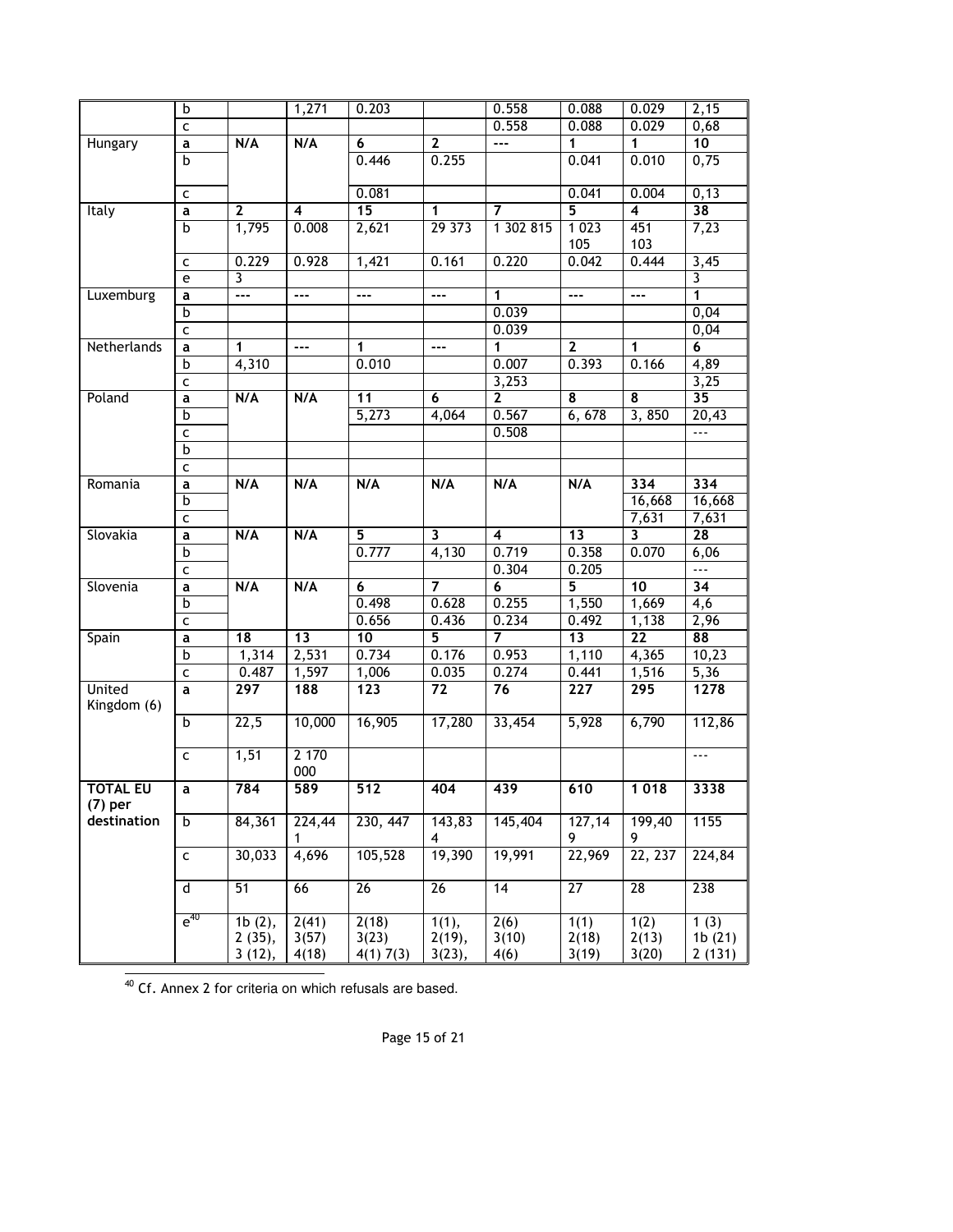| 6(16)<br>4(1),<br>6(1)<br>7(4) | 7(3)<br>$4(6)$ ,<br>7(2),<br>8(1) | 4(17)<br>5(1)<br>6(3)<br>7(3) | 4(18)<br>5(3)<br>7(4)<br>8(1) | 3(164)<br>4(67)<br>5(4)<br>6(25)<br>7(19)<br>8(3) |
|--------------------------------|-----------------------------------|-------------------------------|-------------------------------|---------------------------------------------------|
|--------------------------------|-----------------------------------|-------------------------------|-------------------------------|---------------------------------------------------|

— total exports per Member State and total EU exports to each destination (1)

(a) = number of licences issued (if available),

(b) = value of licences issued in Euro (if available),

(c) = value of arms exports in Euro (if available),

(d) = number of licence refusals,

(e) = criteria numbers on which refusals are based (the approximate number of times each criterion is invoked is indicated in brackets).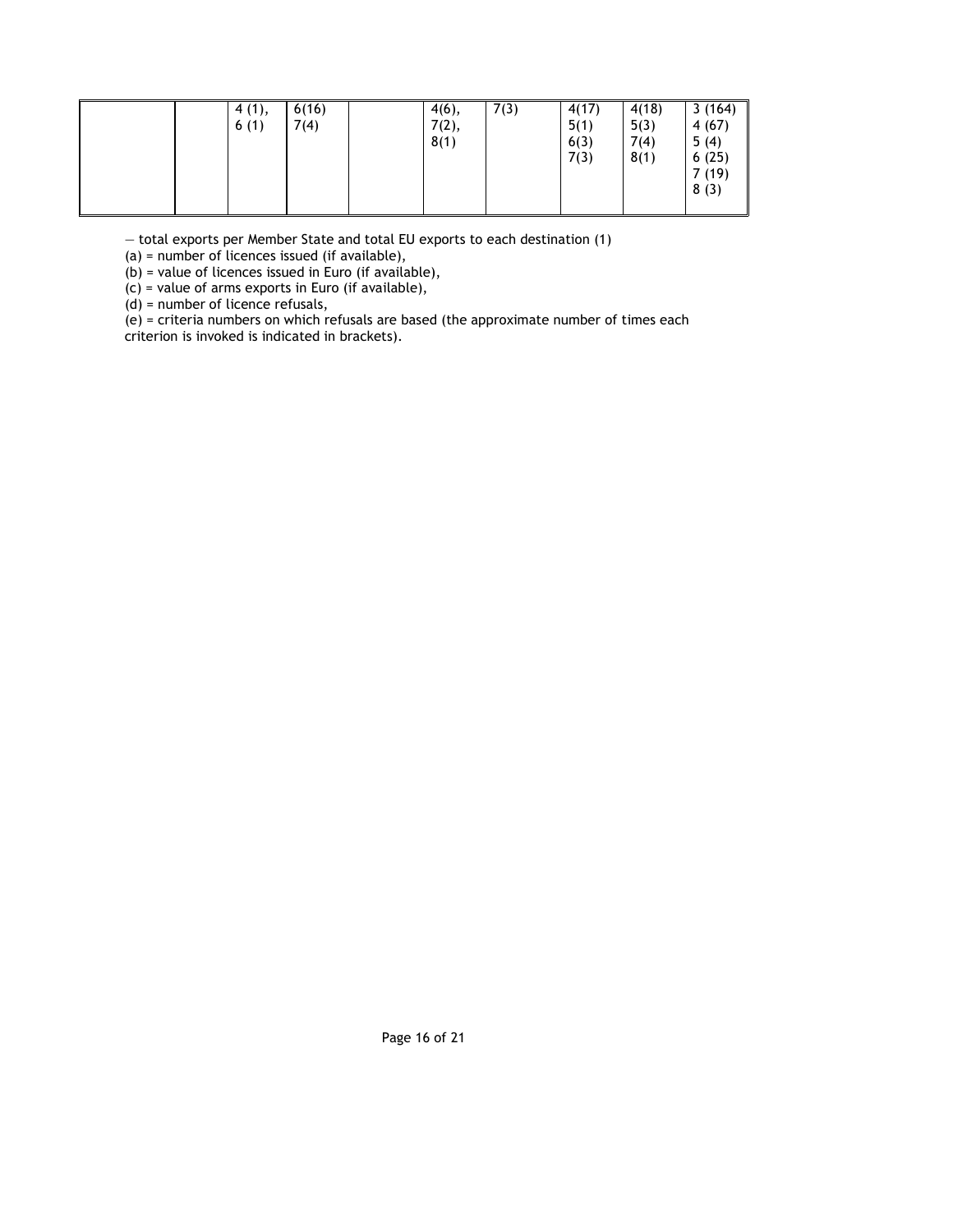## Criteria on which Refusals are Based<sup>41</sup>

#### 1 (3 times)

Respect for the international commitments of Member States, in particular the sanctions decreed by the UN Security Council and those decreed by the Community, agreements on nonproliferation and other subjects, as well as other international obligations.

#### 1b (21 times)

An export licence should be refused if approval would be inconsistent with, inter alia: the international obligations of Member States under the Nuclear Non-Proliferation Treaty, the Biological and Toxin Weapons Convention and the Chemical Weapons Convention.

#### 2 (131 times)

The respect of human rights in the country of final destination

Having assessed the recipient country's attitude towards relevant principles established by international human rights instruments, Member States will:

(a) not issue an export licence if there is a clear risk that the proposed export might be used for internal repression.

(b) exercise special caution and vigilance in issuing licences, on a case-by-case basis and taking account of the nature of the equipment, to countries where serious violations of human rights have been established by the competent bodies of the UN, the Council of Europe or by the EU;

For these purposes, equipment which might be used for internal repression will include, inter alia, equipment where there is evidence of the use of this or similar equipment for internal repression by the proposed end-user, or where there is reason to believe that the equipment will be diverted from its stated end-use or end-user and used for internal repression.

In line with paragraph 1 of the Operative Provisions of this Code, the nature of the equipment will be considered carefully, particularly if it is intended for internal security purposes. Internal repression includes, inter alia, torture and other cruel, inhuman and degrading treatment or punishment, summary or arbitrary executions, disappearances, arbitrary detentions and other major violations of human rights and fundamental freedoms as set out in relevant international human rights instruments, including the Universal Declaration on Human Rights and the International Covenant on Civil and Political Rights.

#### 3 (164 times)

EU Member States will not issue export licences if the internal situation in the country of final destination is characterised by tension or armed conflicts if such export could provoke or prolong armed conflicts or aggravate existing tensions or conflicts.

## 4 (67 times)

Preservation of regional peace, security and stability Member States will not issue an export licence if there is a clear risk that the intended recipient would use the proposed export aggressively against another country or to assert by force a territorial claim.

#### 5 (4 times)

The national security of the Member States and of territories whose external relations are the responsibility of a Member State, as well as that of friendly and allied countries.

#### 6 (25 times)

The behaviour of the buyer country with regard to the international community, as regards in particular its attitude to terrorism, the nature of its alliances and respect for international law

## 7 (19 times)

-<sup>41</sup> Cf. Council of the European Union (1998) European Union Code of Conduct on Arms Exports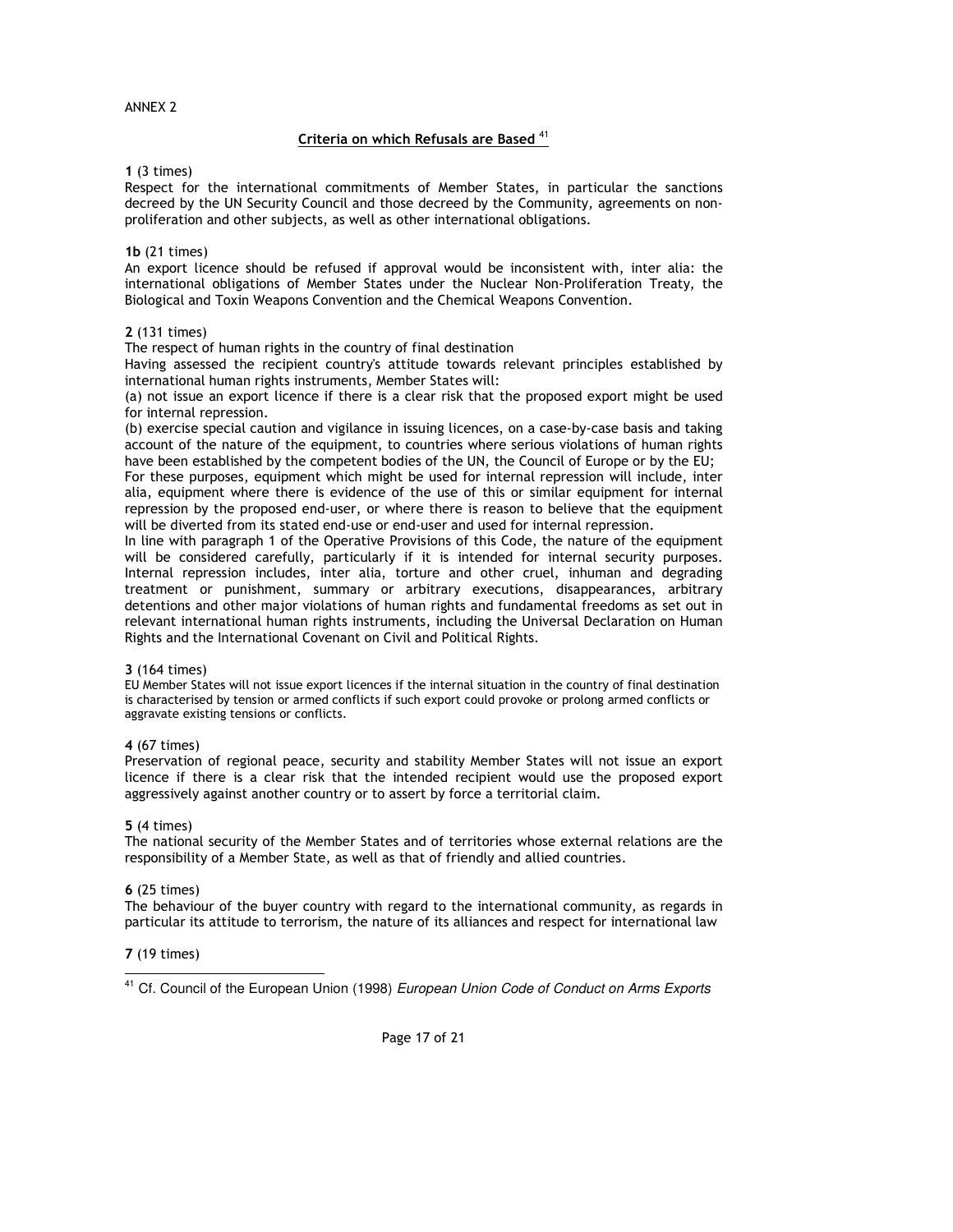The existence of a risk that the equipment will be diverted within the buyer country or reexported under undesirable conditions.

8 (3 times)

The compatibility of the arms exports with the technical and economic capacity of the recipient country, taking into account the desirability that states should achieve their legitimate needs of security and defence with the least diversion for armaments of human and economic resources.

Member States will take into account, in the light of information from relevant sources such as UNDP, World Bank, IMF and OECD reports, whether the proposed export would seriously hamper the sustainable development of the recipient country. They will consider in this context the recipient country's relative levels of military and social expenditure, taking into account also any EU or bilateral aid.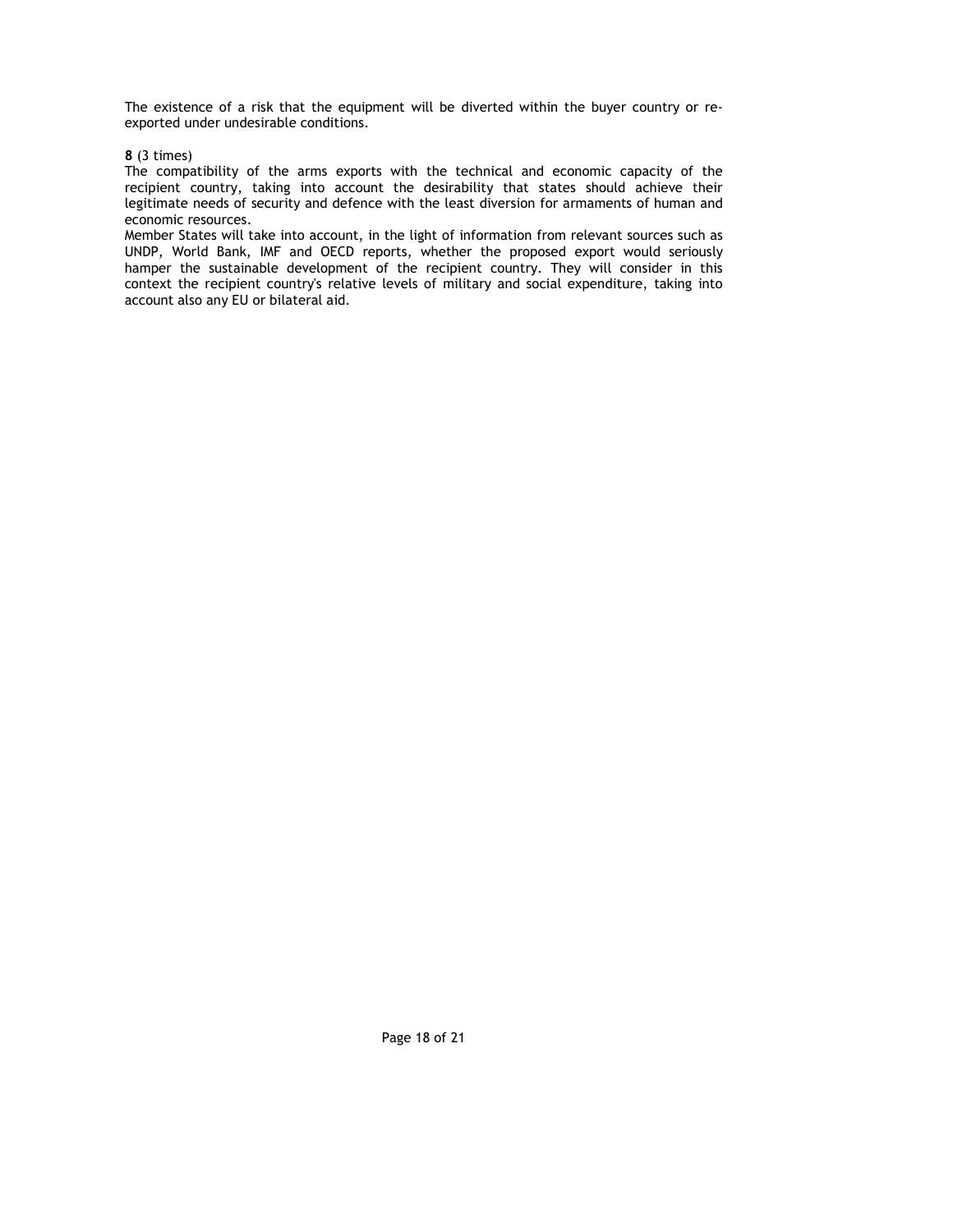#### ANNEX 3

-

## Israel's and the EU's Position on the Establishment of an Arms Trade Treaty (A/62/278)

#### "Israel [Original: English] [26 April 2007]

1. Israel supports the imposition by States of strong and responsible controls on the import, export and transfer of arms. In our view, such sales and transfer of arms should be carried out with the utmost prudence and responsibility in order to prevent such arms from finding their way into the hands of irresponsible recipients and end-users, be they States or non-State actors. A robust mechanism for the control of such arms sales and transfers is necessary in the light of, inter alia, the dangerous phenomenon of the transfer of arms to terrorists, which has the power to destabilize regions, exacerbate conflicts and threaten global stability.

2. In this context, it is the position of Israel that the primary responsibility for the establishment and implementation of an effective and responsible system to control sales and the transfer of arms rests upon each State. Israel has, for many years, exercised strict control over arms exports through a comprehensive export control mechanism. In our view, any endeavour to reach a universally agreed standard in this field should not diminish States' responsibilities in carrying out this task.

3. Regarding the arms trade treaty initiative, Israel remains to be convinced that an arms trade treaty could indeed provide a commonly agreed standard that would enhance the level of care exercised by States in the sale or transfer of arms. Our questions stem from the nature of this initiative, which aims simultaneously at a legally binding instrument and at a universal process. It may prove very difficult to adopt an agreed legally binding standard that would, on the one hand, reflect responsible and robust norms and, on the other hand, be agreeable to States with varying levels of control of arms. An agreement that would reflect a very low common denominator may be counterproductive to the goals set out in the arms trade treaty initiative.

4. In discussing the arms trade treaty initiative, an appropriate balance should be achieved between any global instrument that aims to control exports, imports and transfers of arms and the sovereignty of States, their legitimate military needs and the need to ensure that weapons and military equipment do not reach untrustworthy hands. Furthermore, consideration should also be accorded to the possibility that such a treaty could be politically abused against States that seek to obtain arms legitimately for purposes of self-defence, as well as the possible hindrance to legitimate trade in military material.

5. As Israel abstained in the vote on resolution 61/89, its position, as enumerated above, should be viewed as a call for prudence with regard to the arms trade treaty initiative, rather than an objection to the application of a robust and responsible control of the sale and transfer of arms by States."<sup>42</sup>

### "Germany (on behalf of the European Union) [Original: English] [7 May 2007] Introduction

1. The European Union attaches great importance to the development of a comprehensive, legally binding instrument for the import, export and transfer of conventional arms. The Council of the European Union in its conclusions of 11 December 2006 welcomed the formal start of the process towards the elaboration of a legally binding international arms trade treaty through the adoption of United Nations General Assembly resolution 61/89 on 6 December 2006.

2. The European Union is convinced that the United Nations is the only forum that can deliver a truly universal instrument and welcomes the strong support across all regions for this instrument. As a regional organization with an efficient multilateral export control mechanism, the European Union would like to share its experiences and views on feasibility, scope and draft parameters for a treaty covering the trade in conventional arms.

Comment [M1]: Follow up with questions to Israel

 $42$  UNGA (2007). Towards an arms trade treaty: establishing common international standards for the import, export and transfer of conventional arms. Part I,15f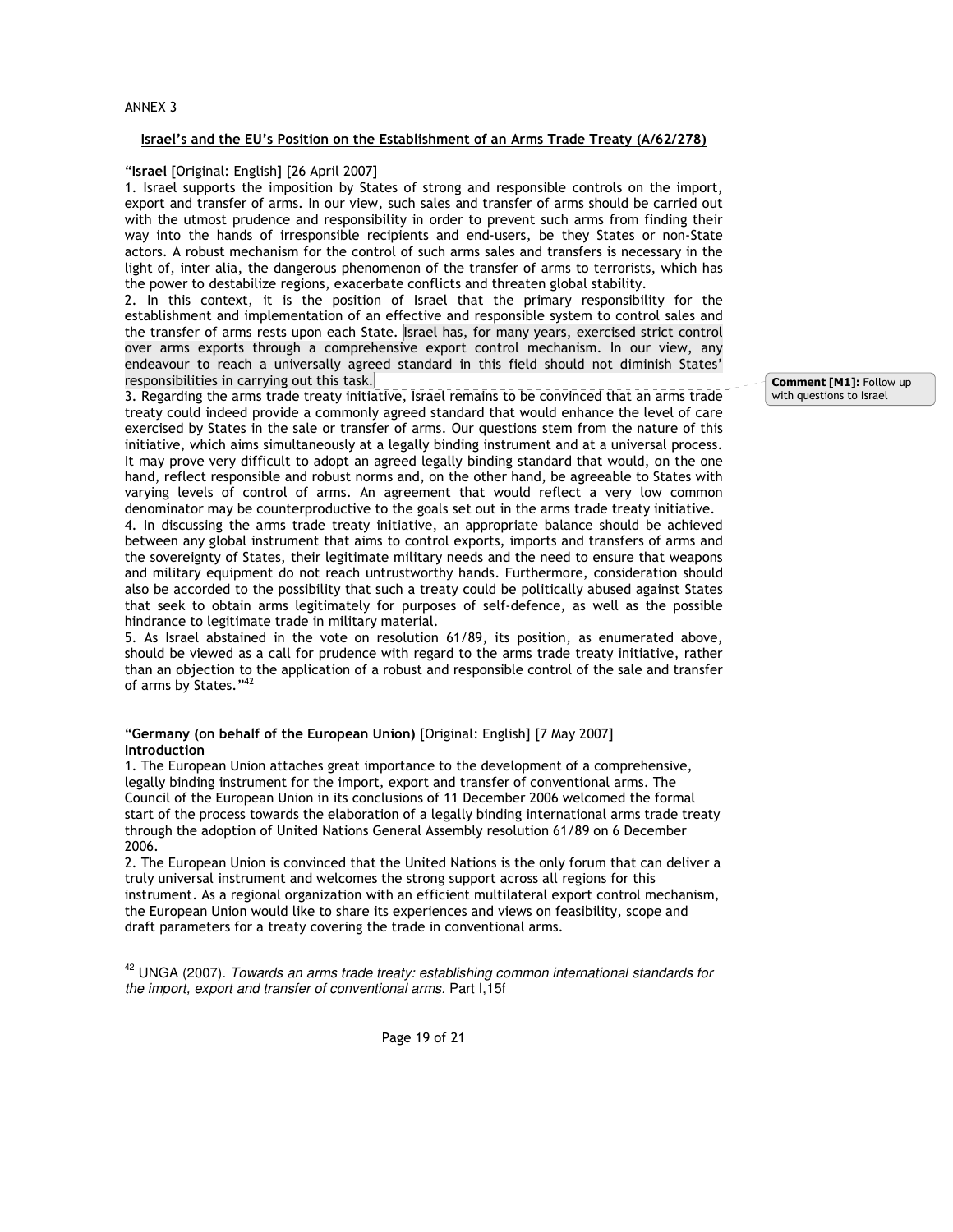## Feasibility

3. Over the last decade, the European Union has developed a multilateral export control system for conventional arms, including ammunition. The European experience demonstrates the feasibility of agreeing on binding international norms without depriving States of their national prerogative to license or deny individual exports. The European Union believes that, based on existing responsibilities of Member States of the United Nations under relevant international law, there is solid ground for establishing binding international standards for the import, export and transfer of conventional arms on a global level. The European Union acknowledges the large number of existing relevant mechanisms at international, regional and sub regional levels in all regions.

4. The European Union feels that a binding universal instrument is not only feasible, but urgently needed. Since many different countries have developed significant arms production capabilities or acquired large stocks of arms, the traditional distinction between producers, suppliers and consumers no longer reflects the realities of the arms trade. It is therefore of the utmost importance to establish a universal and inclusive system assuring high basic standards governing the import, export and transfer of conventional arms. The European Union shares the view expressed by the United Nations General Assembly that the absence of such a system is a contributory factor to conflict, the displacement of people, crime and terrorism, thereby undermining peace, reconciliation, safety, security, stability and sustainable development. Scope

5. In considering the scope and draft parameters of an international instrument for the import, export and transfer of conventional arms, the European Union would like to offer the following details of the European Union Code of Conduct on Arms Exports in the hope that this will aid and inform the work of the group of governmental experts. In order to be effective, an international instrument needs clear definitions of the goods and transactions to be covered.

6. The EU Common Military List contains items ranging from firearms to components specially designed for military use and weapon platforms (armoured fighting vehicles, combat aircraft including helicopters, warships). It also includes equipment for their production, as well as software and technology for the development, production or use of the items mentioned. Input for drawing up the EU Common Military List is taken from relevant international arrangements (e.g. the Wassenaar Arrangement Munitions List).

#### **Parameters**

7. The core of the EU Code of Conduct consists of a detailed set of criteria, which give guidance for licensing decision makers. In the present context, these can be summarized as follows:

• Respect for the international commitments of Member States, in particular the sanctions decreed by the United Nations Security Council and other international obligations;

• The respect of human rights in the country of final destination;

• The internal situation in the country of final destination, as a function of the existence of tensions or armed conflicts;

• Preservation of regional peace, security and stability;

• Legitimate security interests of Member States;

• The behaviour of the buyer country with regard to the international community, in particular its attitude to terrorism and respect for international law;

• The existence of a risk that the equipment might be diverted within the buyer country or reexported under undesirable conditions;

• The compatibility of the arms exports with the technical and economic capacity of the recipient country.

8. The EU Code of Conduct does not deprive States of their right to manufacture, import, export, transfer and retain conventional arms for individual or collective self-defence in accordance with Article 51 of the Charter of the United Nations. The decision-making power about licensing or denying a transfer remains within national discretion.

9. The European Union's experience with developing a multilateral export control system for conventional arms points to the need for dialogue and mutual trust in making any system work.

Page 20 of 21